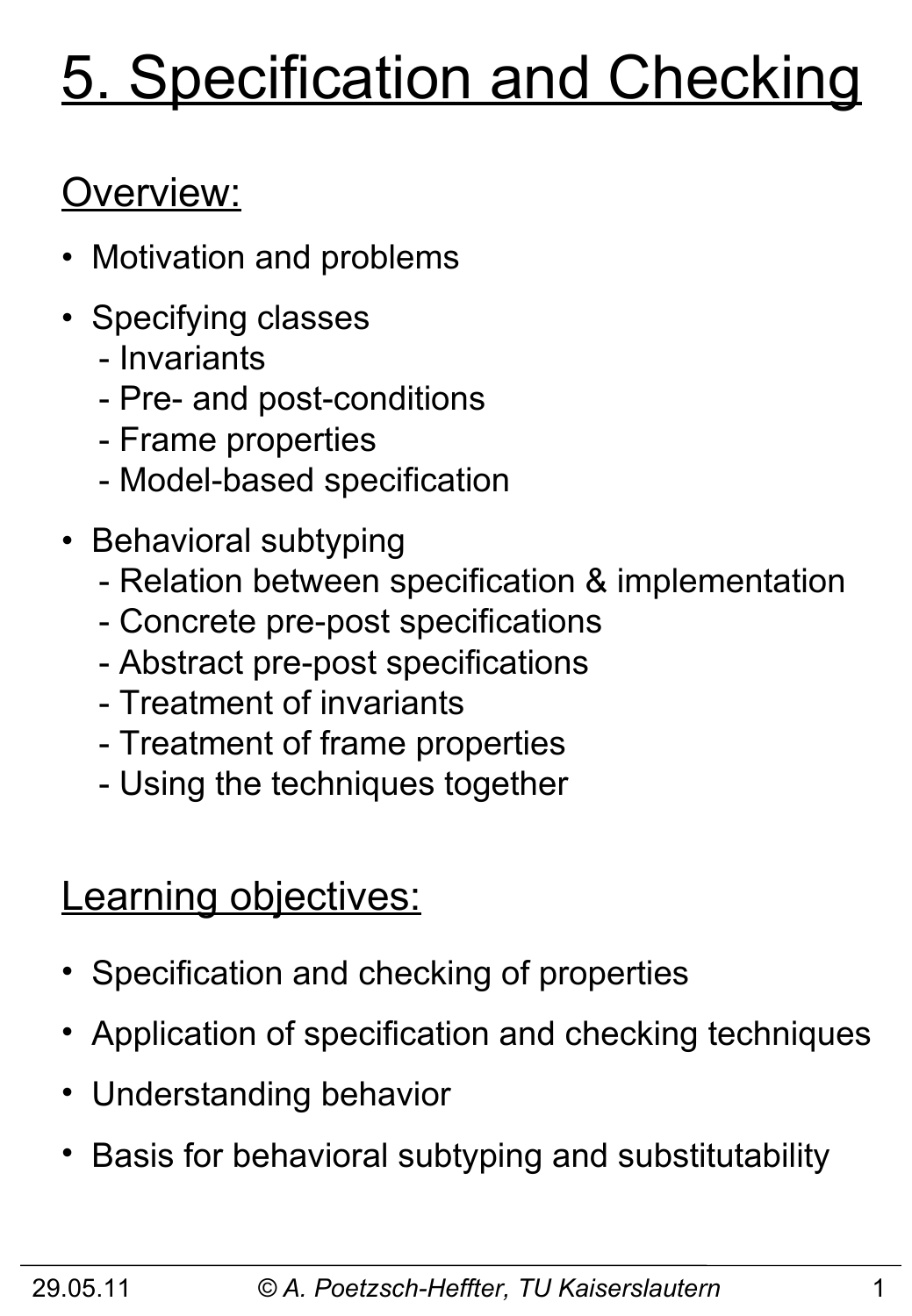# **5.1 Motivation and Problems**

# Motivation of specification:

- Documenting implementation aspects (e.g. data structure invariants):
	- $\rightarrow$  How does an object behave internally?
- As *Contract* between user and provider of code:
	- $\rightarrow$  How does an object interact with the environment?
- Formulating the relevant behavior, in particular:
	- $\rightarrow$  When can an object be substituted by another object?

### Specification with assertions:

a. Simple property:

```
 ...
   C cobj = new C(\ldots); assert cobj.x != null ;
```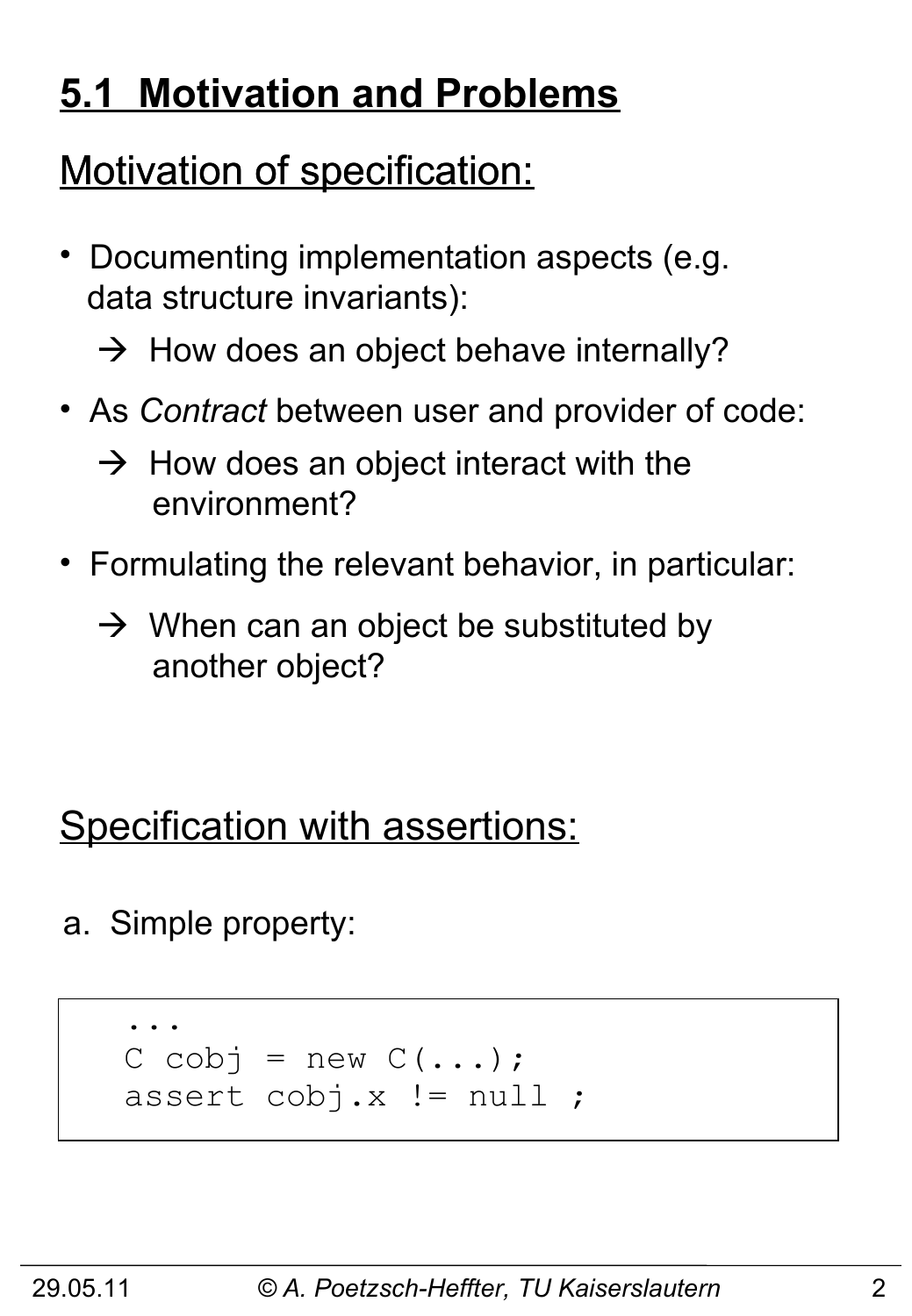b. Loop invariant (Schleifeninvariante):

```
 public static int isqrt( int y ){
      int count = 0, sum = 1;
      while (sum \leq y) {
          count++;
         sum += 2 * count + 1; assert count*count <= y 
                &\&\; sum = (count + 1) * (count + 1);\begin{pmatrix} 1 & 1 \\ 1 & 1 \end{pmatrix} return count;
     }
```
c. More complex property for an AWT-fragment:

```
 ...
    Container c;
   Button b;
 ...
    c.remove(b);
    assert !EX Container cex: EX int i:
       cex.getComponents()[i] == b;
```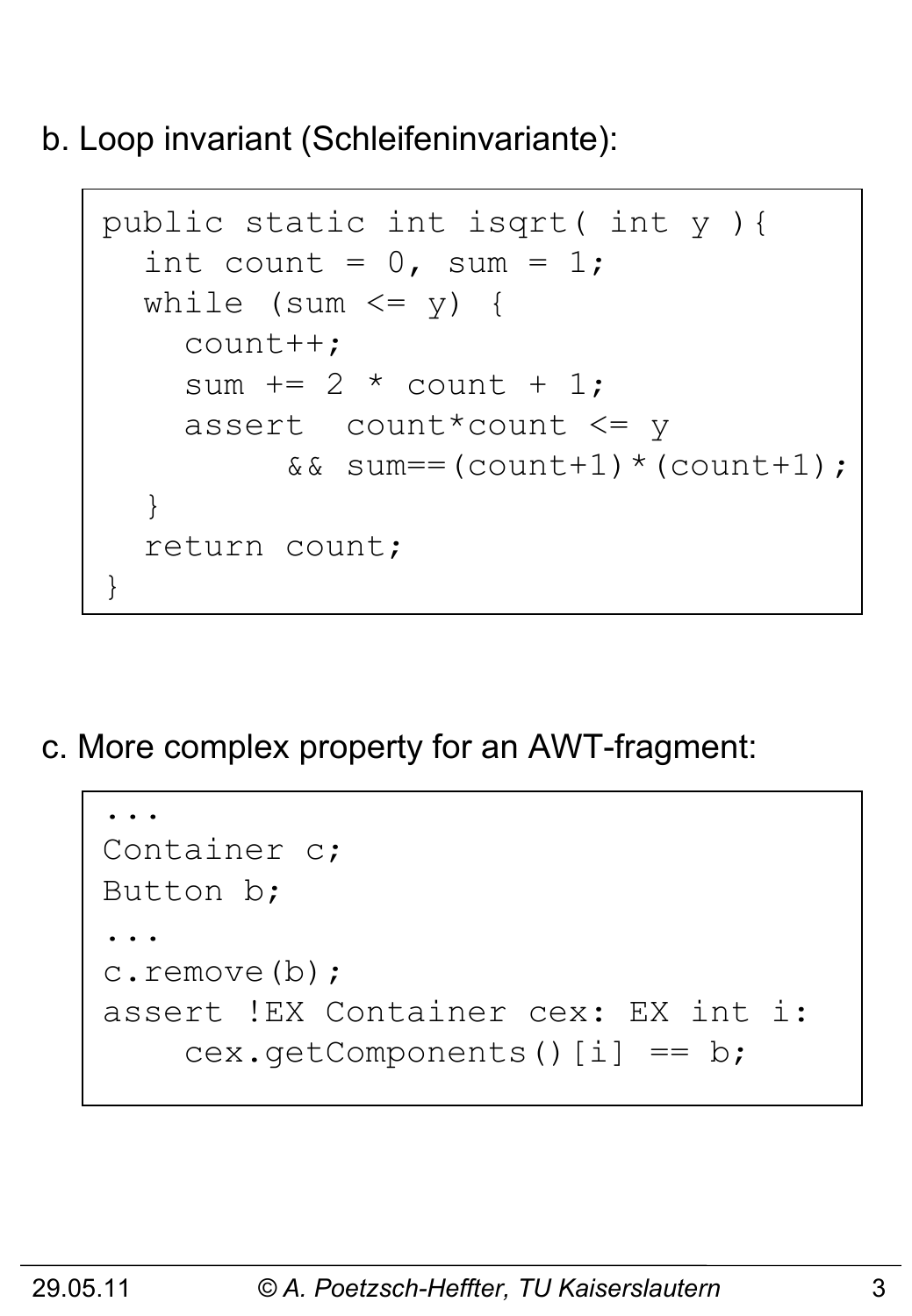#### Pre-post specifications for methods:

```
public class IntMathOps {
 /*@ public normal_behavior
    @ requires y >= 0
    @ modifiable \nothing
    @ ensures \result*\result <= y
   \theta && y < (Math.abs(\result)+1)\textcircled{t} * (Math.abs(\result)+1);
   \alpha \star /public static int isqrt(int y){ ... }
}
```
#### Class invariants:

```
public class List {
    int length;
    ListElems le;
    //@ invariant length == le.leng();
 ...
 }
```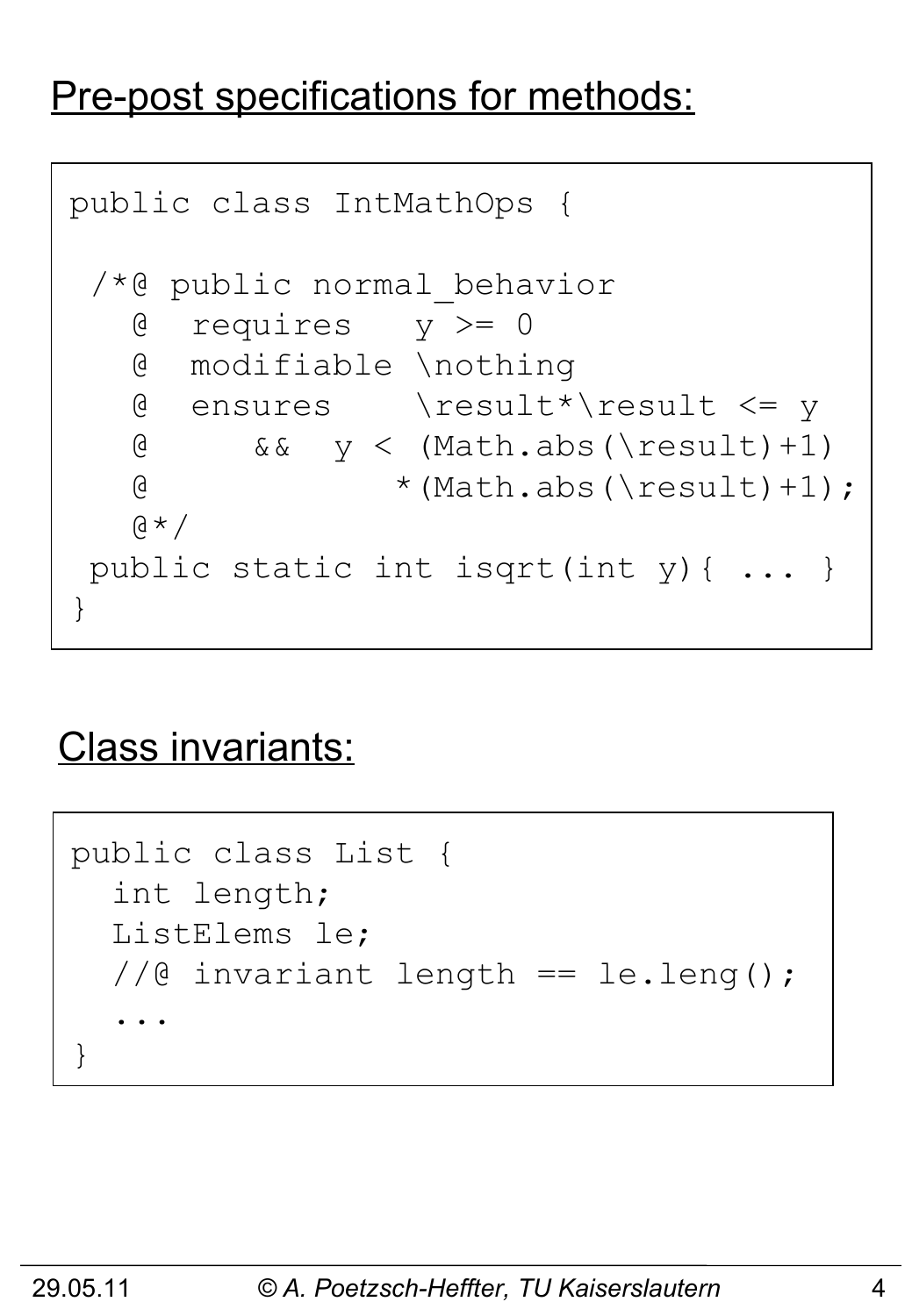# Further kinds of functional properties:

- Event specifications:
	- occurrence of exceptions
	- modifications of variables
	- invocation of methods
- Termination
- History constraints:
	- relations between state pairs (S1,S2), where S1 happens before S2
- Temporal properties:
	- Is something true until an event happens?
	- Will something eventually happen?

### Typical non-functional properties of programs:

- Resource consumption:
	- execution time
	- memory
	- I/O, network resources
- Dependency on the environment (e.g. file system)
- **Robustness**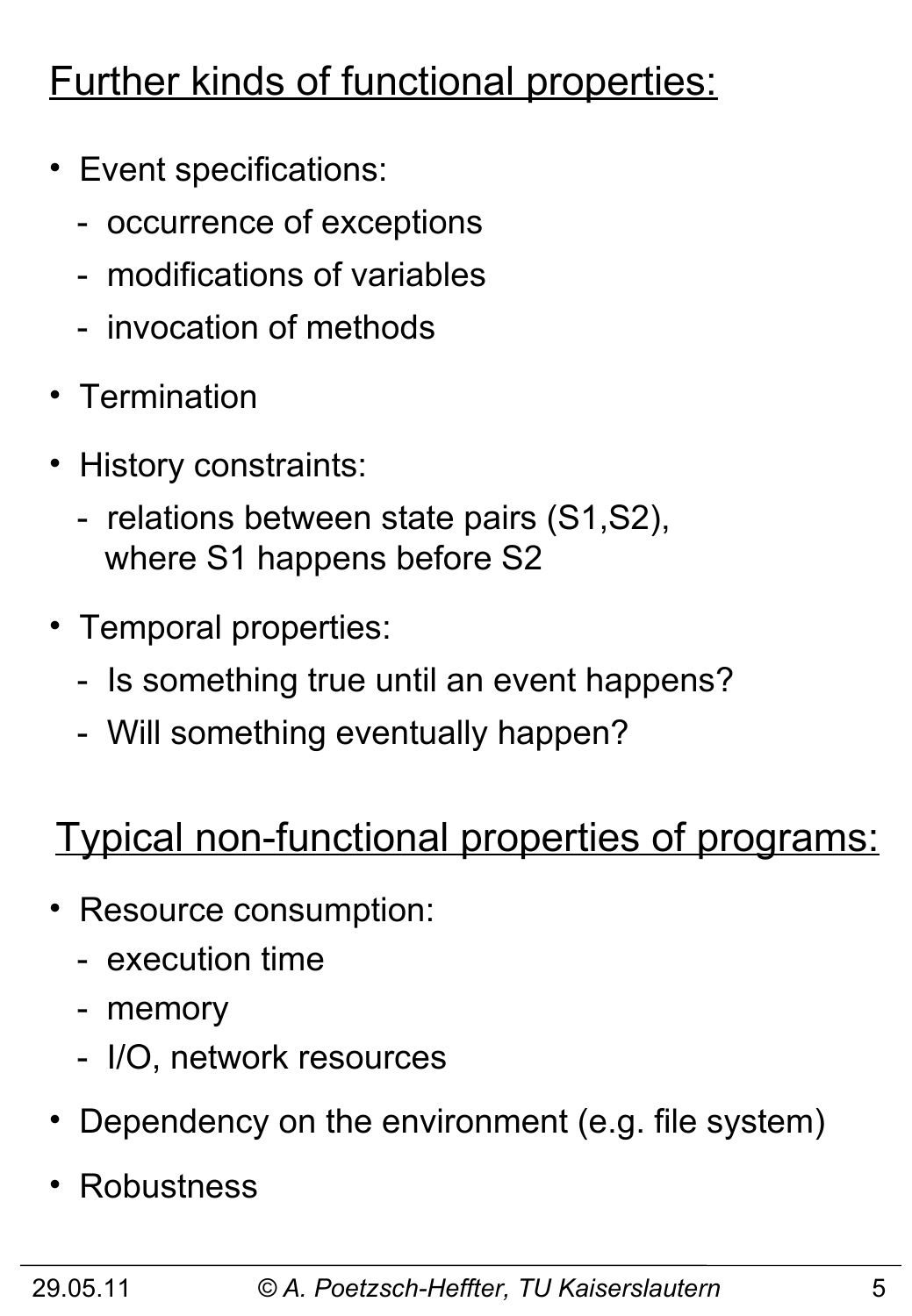### Specification problems/challenges:

Examples: (Specification problems)

1. Information hiding: How can behavior based on private attributes be specified?

```
public class WhatCouldBeMySpec {
   private int a = 0;
   public void set( int p ) { a = p; }
    public int get() { return a; }
}
```
2. How are effects to the environment specified?

```
public class EnvironmentalEffects {
    public void localonly( Object mo ) {
     do something good();
      if( mo instanceof Atmosphere )
            ((Atmosphere) mo).pollute();
   }
}
```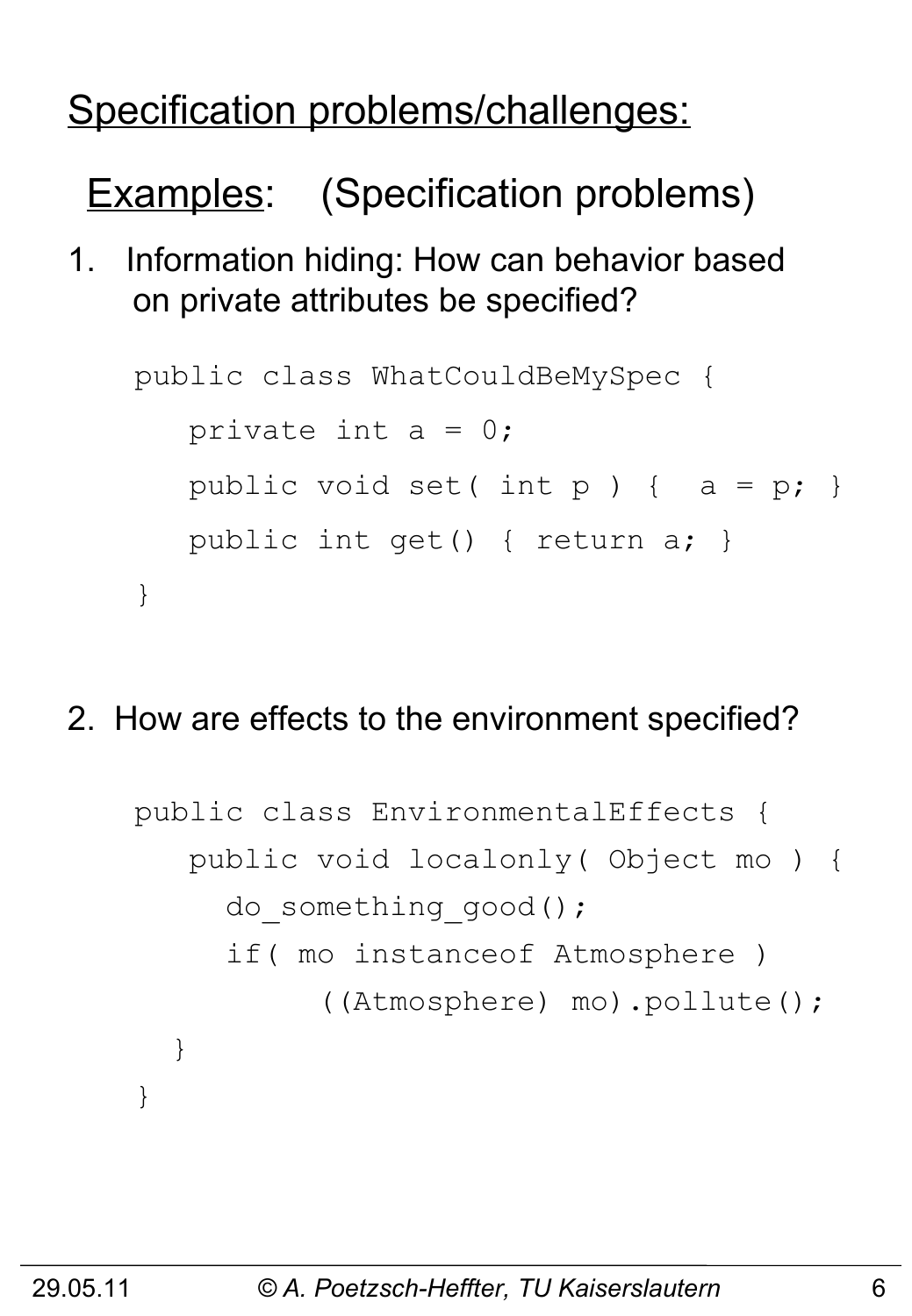#### 3. Behavioral conformance/substitutability:

```
public class Superclass 
{ public int a = 0;
    public void dincrA() { a++; }
}
public class Subclass extends Superclass
{ public void dincrA() { a--; }
}
```
#### Approaches to formulate specifications:

- Specification using informal language
- Specification using the means of the programming language (e.g. assert statements)
- Specification using an annotation language that is executable (we illustrate the use of JML)
- Specification with more abstract declarative language constructs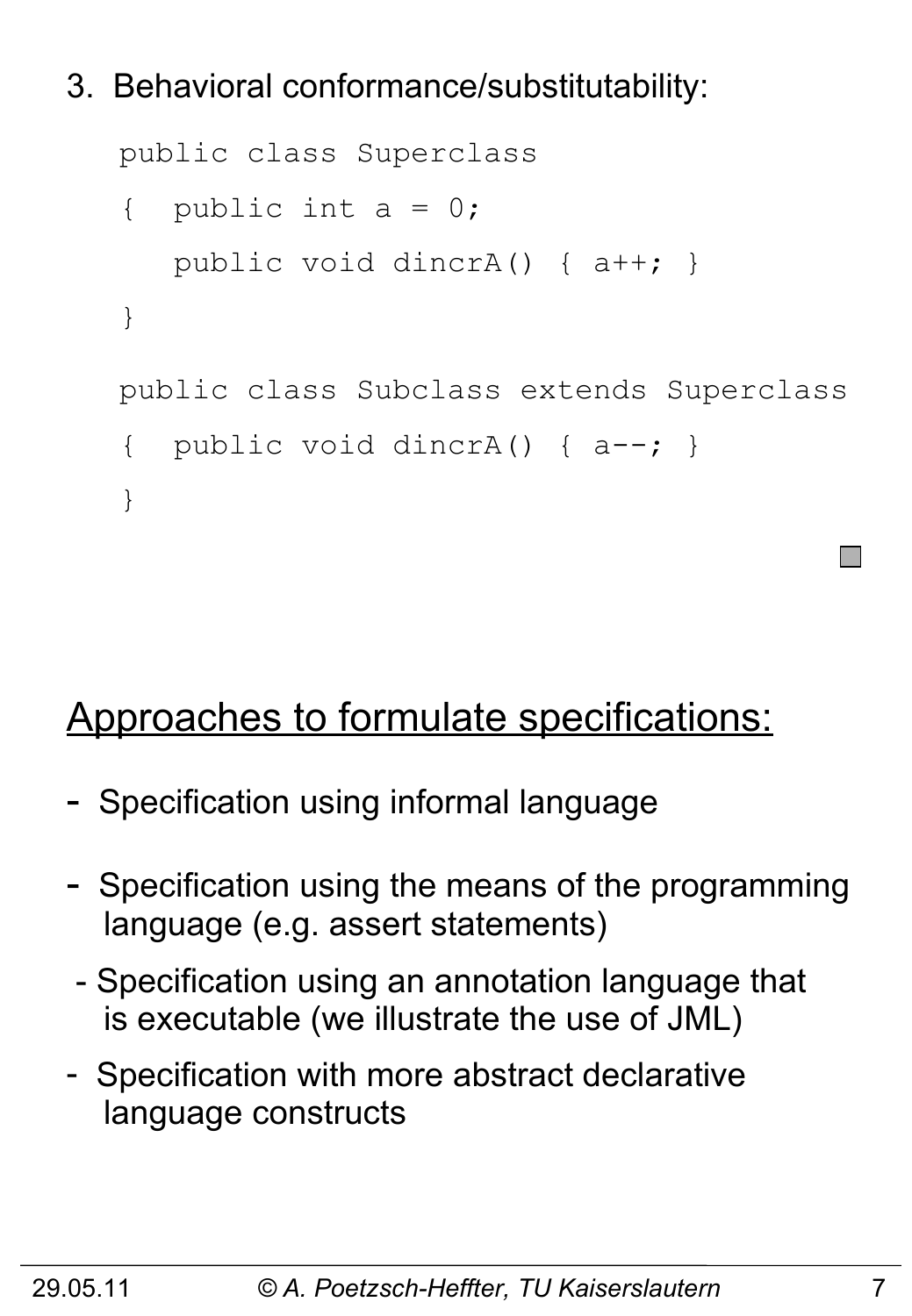#### Questions:

- Which terms/functions/etc. can be used to formulate properties?
- Information hiding: Private and protected parts should not appear in public specification.
- What is the meaning of specification constructs that go beyond the programming languages?

# **5.2 Specifying Classes**

#### Overview:

We consider specifications written in the Java Modeling Language (JML):

- Lightweight specifications
- Direct specifications
- Specifications with abstraction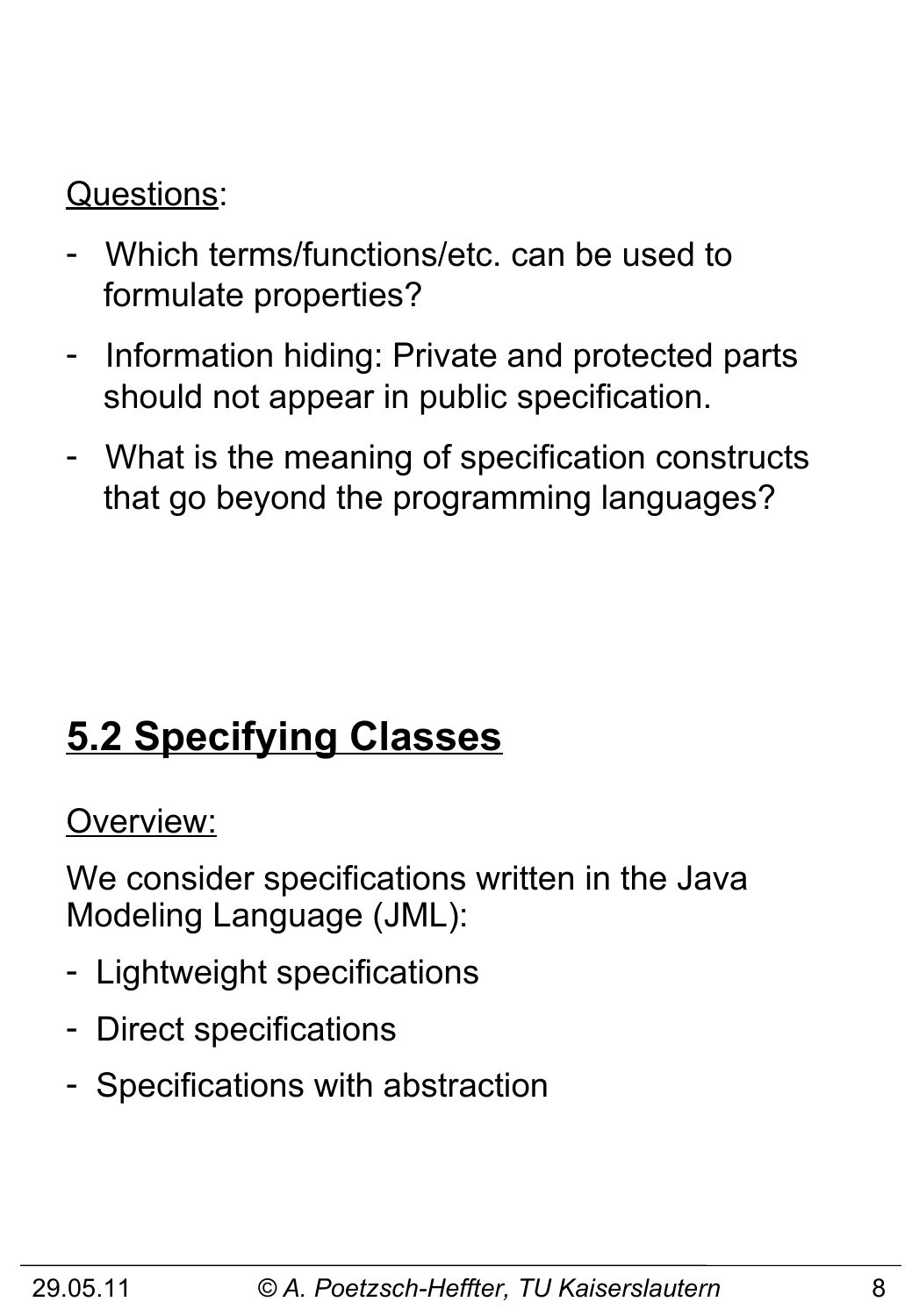# **5.2.1 Lightweight specifications**

### Explanation: (lightweight specification)

*Lightweight* (*leichte)* specifications describe certain properties of objects and methods without aiming to provide all details or a complete description of the method/class behavior.

### Example: (lightweight specification)

1. Lightweight specifications help in documenting properties that cannot be expressed by the type system.

```
public class Bag {
   //@ requires input != null;
   public Bag(int[] input) {
    n = input.length;a = new int[n]; System.arraycopy(input, 0, a, 0, n);
   }
 ...
}
```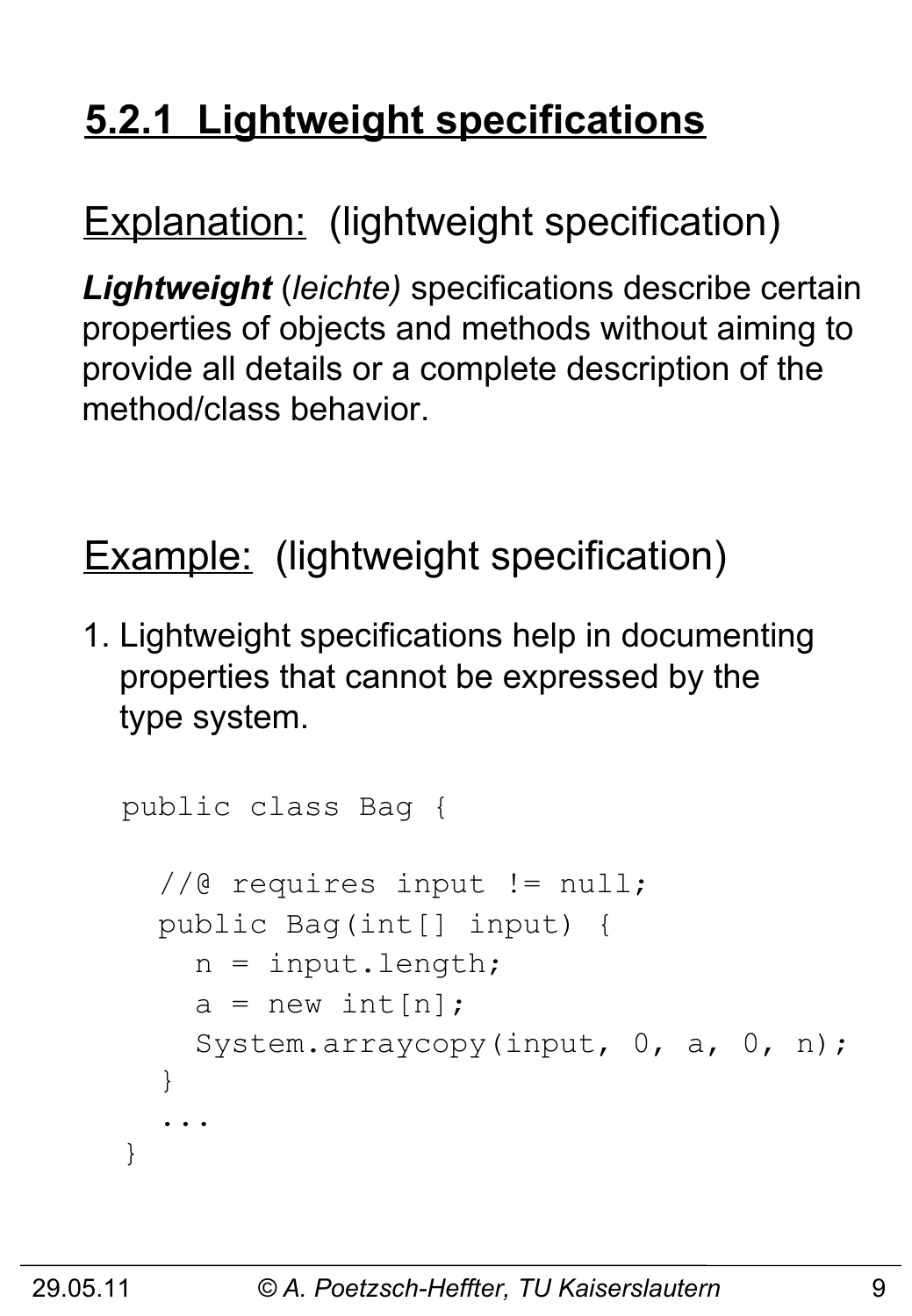2. Lightweight specifications can be used for annotating private program elements. This can increase readability and checkability of programs:

```
public final
class String implements ... {
     /** Used for character storage */
     //@ private invariant value != null ;
     private char value[];
    /** First index of the storage used */ //@ private invariant offset >= 0
     private int offset;
     /** Number of characters in String */
    //@ private invariant count >= 0;
     private int count;
     /*@ private invariant 
       @ offset + count <= value.length ;
      (4 \times 1) ...
}
```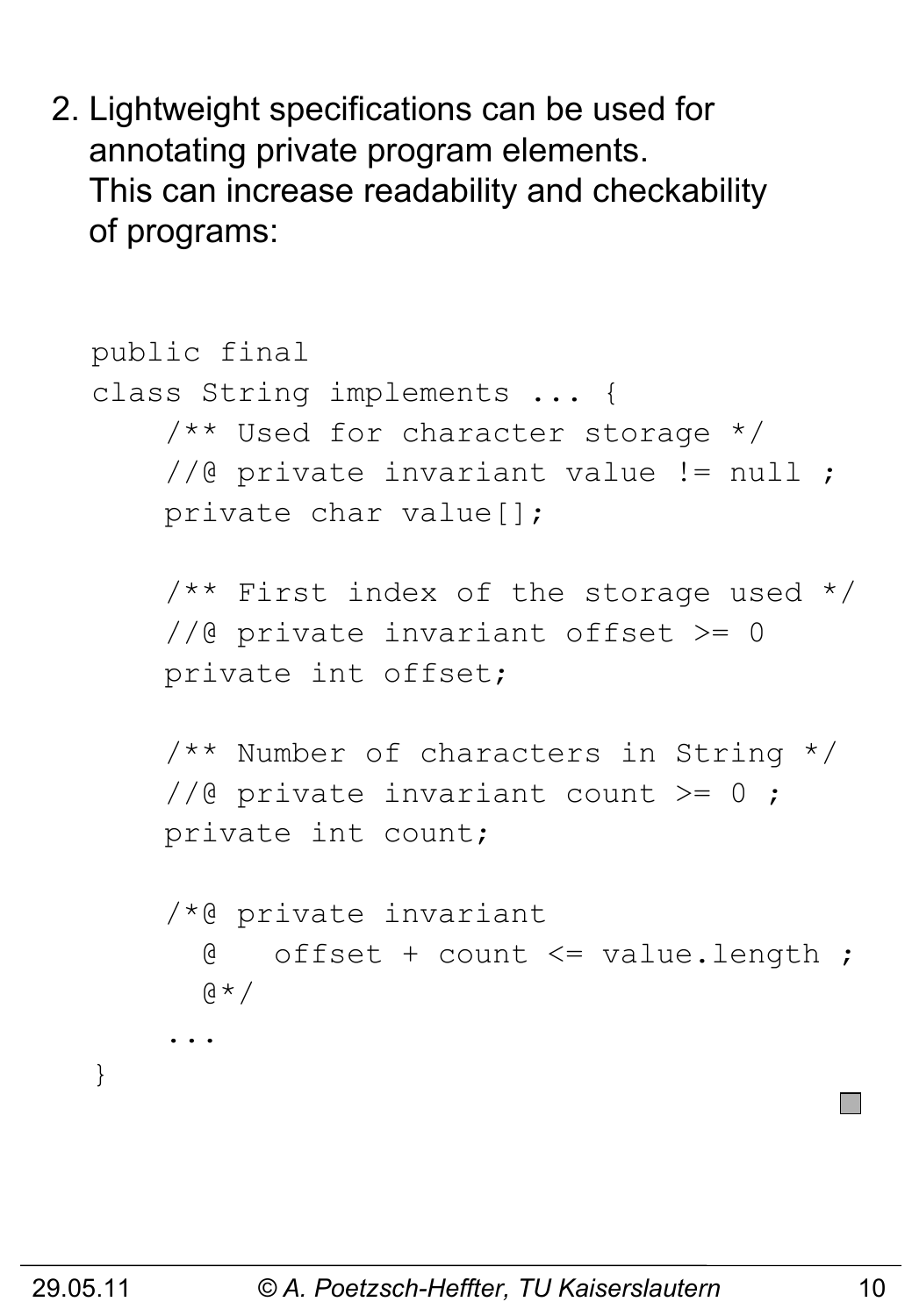# **5.2.2 Direct specifications of objects**

#### Assumptions:

- Specification only depends on the state of one object.
- Relevant attributes are visible to users.
- Methods only modify the target object of the invocation.
- No subtyping, no inheritance.

Specify:

- the possible states of an object X by invariants formulated over the attribute values of X;
- the method behavior by describing
	- $\rightarrow$  the result value
	- $\rightarrow$  the modification of the attribute values
- environmental properties by guaranteeing that attribute values of other objects are not modified.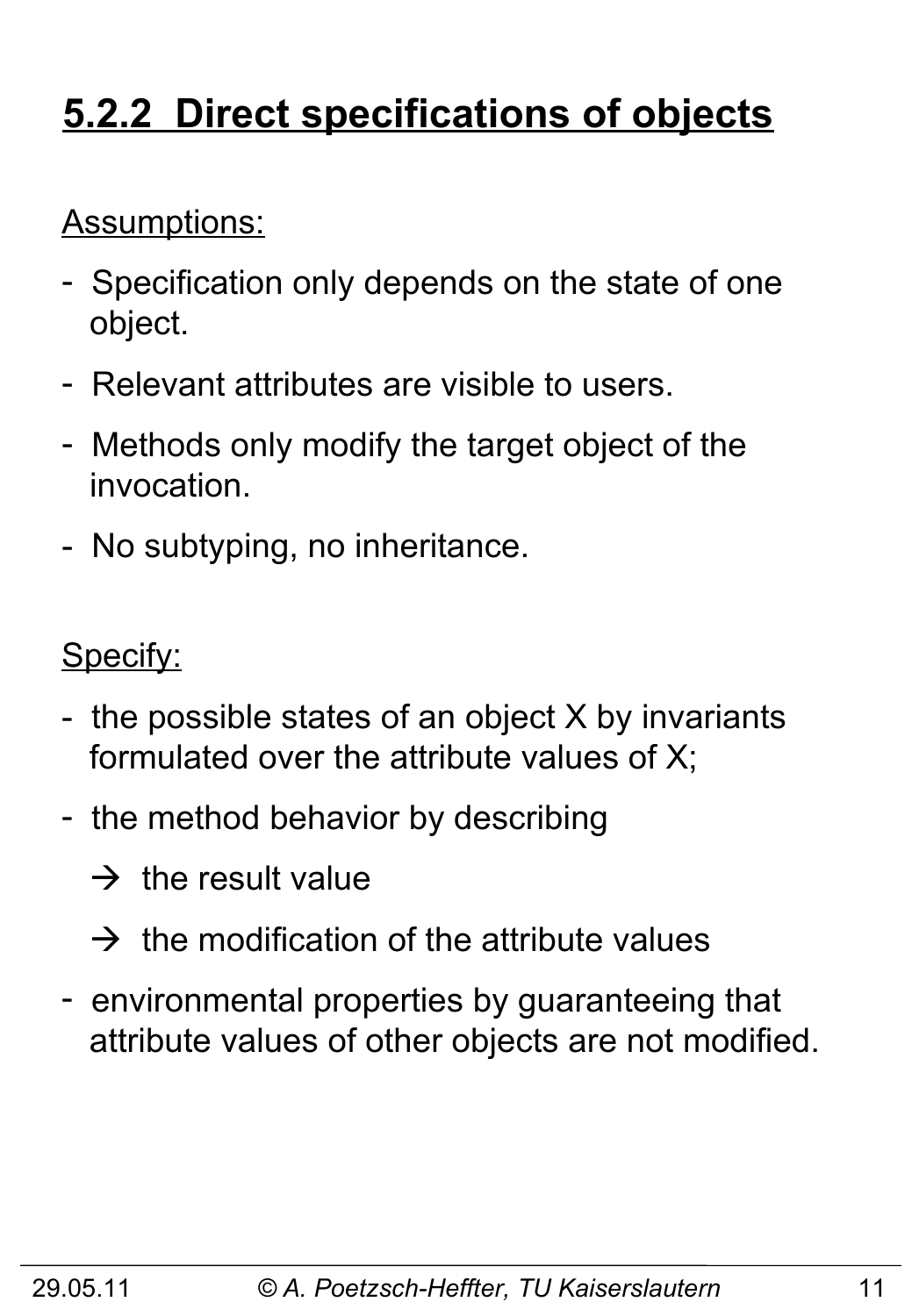Specification techniques are explained along with the following running example:

```
public class Point {
   /** Koordinaten */
  /*@ spec public @*/ private float x, y;
   private float dist;
 ...
}
```
#### **Invariants**

Invariants specify range constraints of attributes and relations between attribute values:

```
Example: (Invariants)
 public class Point {
  ...
    //@ public invariant x \ge 0.0 && y \ge 0.0;
     /*@ private invariant 
      \theta dist == Math.sqrt(x*x+y*y) ;
      \alpha \star / ...
  }
```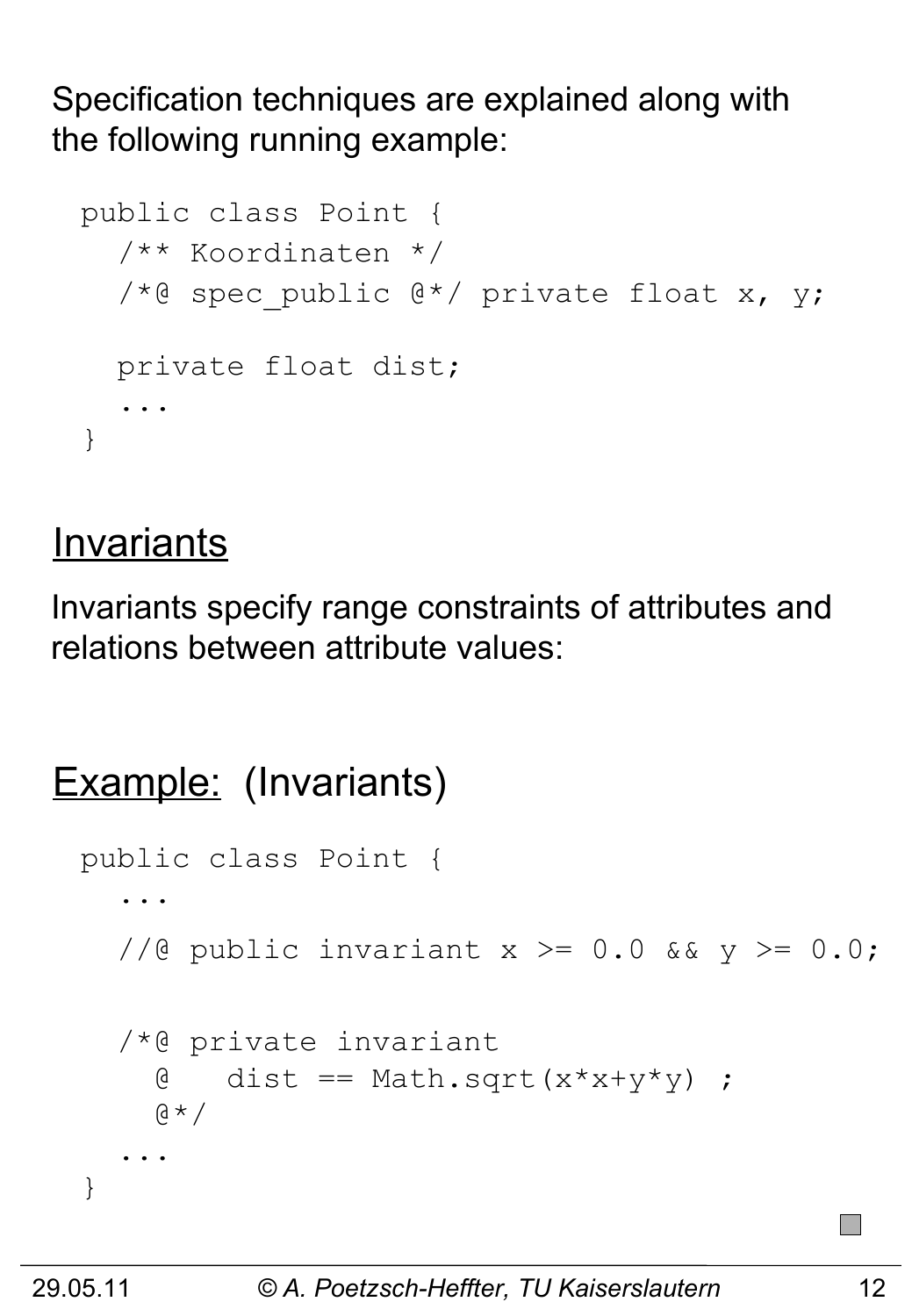#### Meaning:

Invariants have to hold:

- in the initial state of the program
- in pre- and poststates of methods for all allocated objects (notice: the set of allocated objects may be different in pre- and poststate)
- in prestates of constructors for all allocated objects except for the newly created one; in poststates for all allocated objects

### Behavior of constructors and methods:

Constructors have to establish the invariants. Methods must maintain the invariants.

The precondition for their application as well as the caused changes and the result are specified by *requires* and *ensures clauses.* 

A complete specification should address exceptional behavior as well.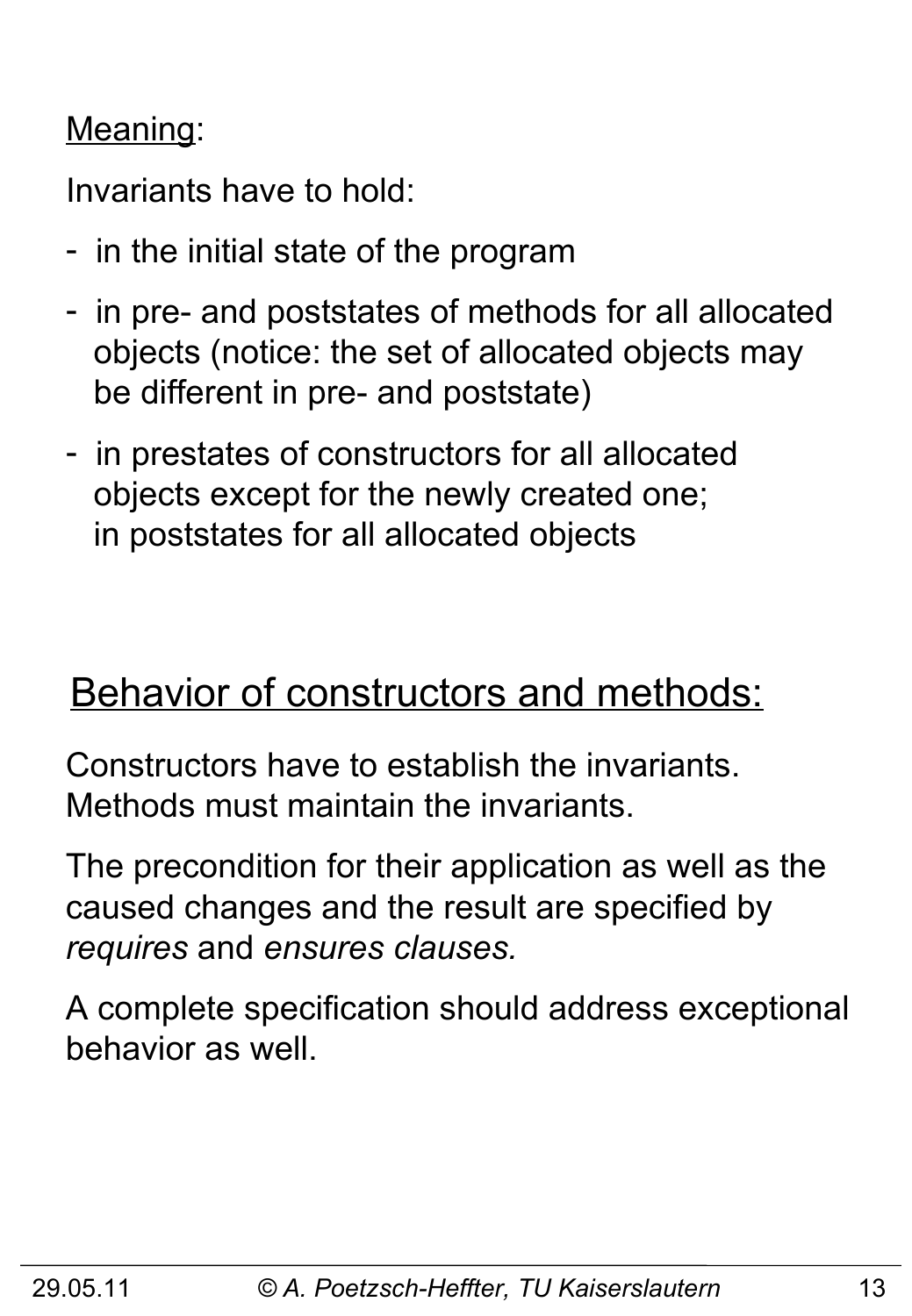### Example: (Constructor/method specs.)

```
public class Point {
 ... 
   /** Creation of a Point */
   /*@ public normal_behavior
    \theta requires x >= 0.0 && y >= 0.0;
    \theta ensures this.x == x && this.y == y;
     @ also
     @ public exceptional_behavior
     @ requires x < 0.0 || y < 0.0 ;
     @ signals (IllegalArgumentException)
    (A \star \beta) public Point ( float x, float y ) { ... }
   /*@ public normal_behavior
    \theta ensures \result == this.x ;
    \alpha \star / public float getX() { ... }
 /** distance from origin */
   /*@ public normal_behavior
    \theta ensures \result == Math.sqrt(x*x+y*y);
     @*/
   public float distance() { ... }
```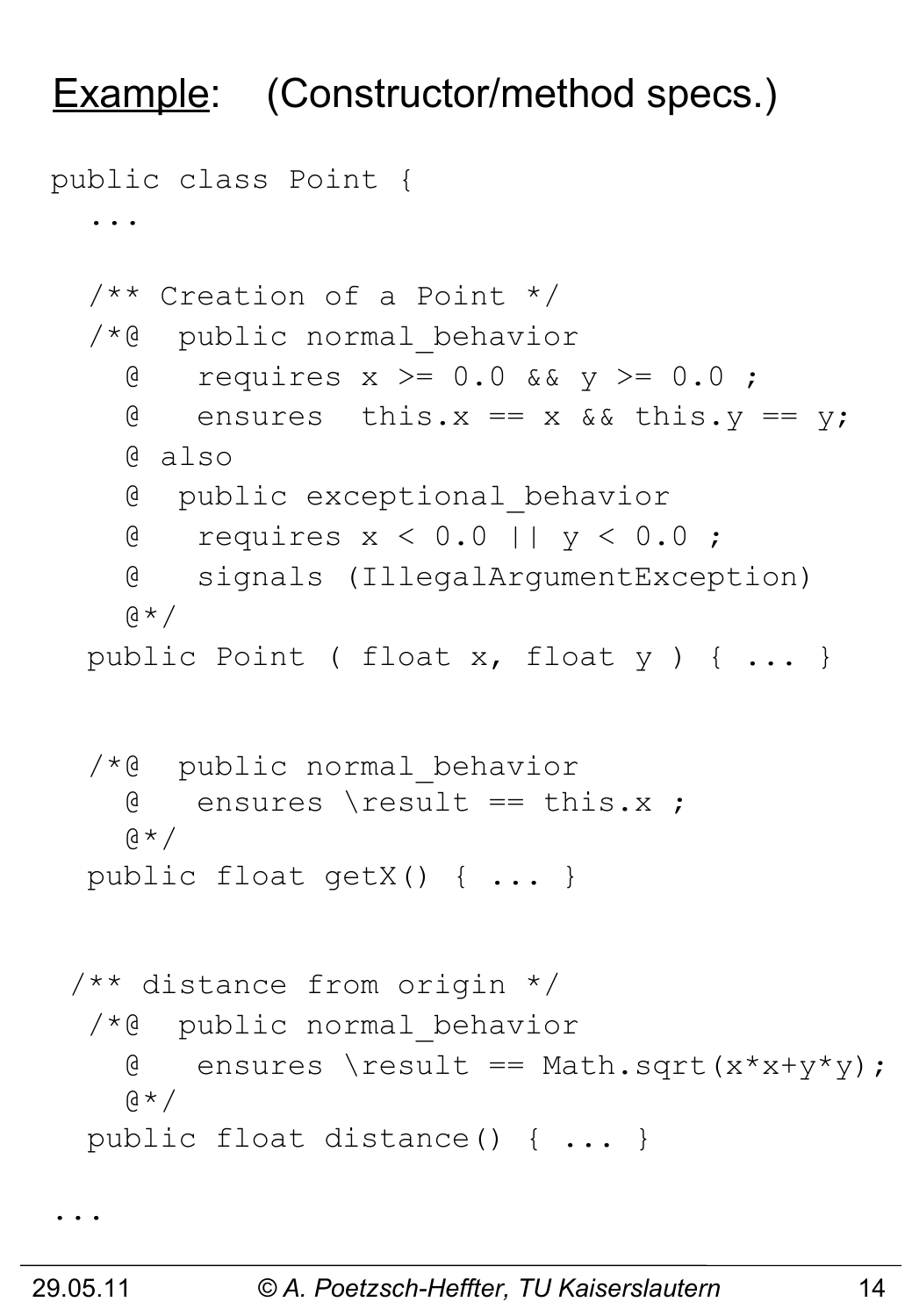```
 /** move this Point */
 /*@ public normal_behavior
  \theta requires x+dx >= 0.0 && y+dy >= 0.0;
  \theta ensures x == \text{old}(x) + dx& \& \& \vee = \setminus \text{old}(y) + dy; @ also
   @ public exceptional_behavior
   @ requires x+dx < 0.0 || y+dy < 0.0 ;
   @ signals (IllegalArgumentException)
  \theta \star / public void move( float dx, float dy ){ ...}
```
# Remark:

}

...

- The specification above does not give a complete account of what is modified, i.e. it is incomplete (e.g. w.r.t. attribute dist and method move).
- It does not specify what is left unchanged.
- It has no implementation that satisfies the JML specification (see below).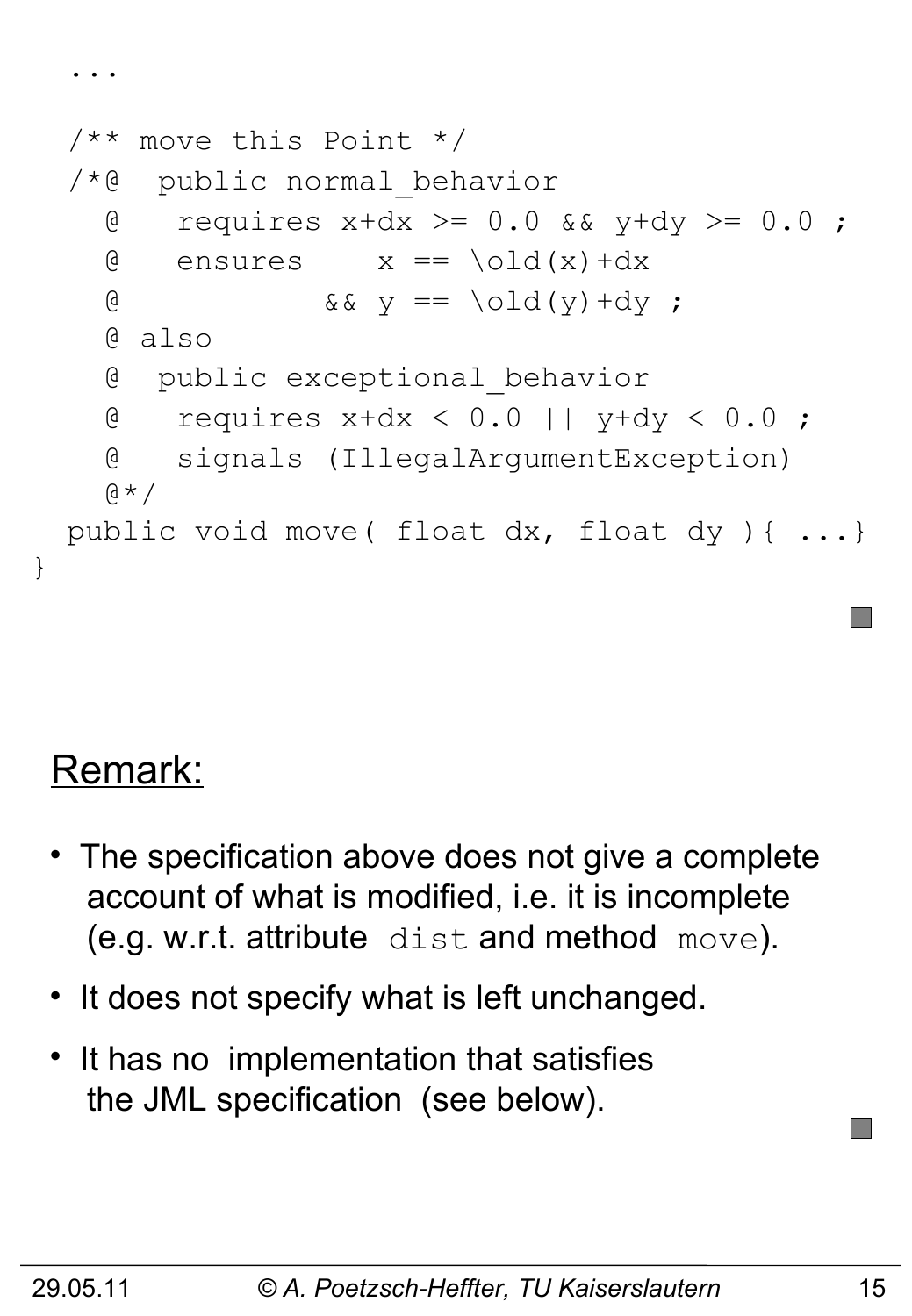### Specification of frame properties:

*Frame specifications* list the variables to which a method may assign values. This way, they specify which variables remain unchanged.

Reason for this indirect description technique:

- The number of assignable variables is smaller.
- Frame specification should as well apply to variables that are not visible or known at a method declaration.

Properties that do not *depend* on assignable variables remain unchanged. Such properties of the environment of a method execution are called *frame properties*.

Specification construct:

#### *Modifies/assignable clause* (*Veränderungsklausel*):

assignable <list of conditional variable expressions>

(The keyword modifies is also used.)

### Example: (Assignable clause)

assignable x, this.a, p.a.b

assignable x, this.a if(this==p)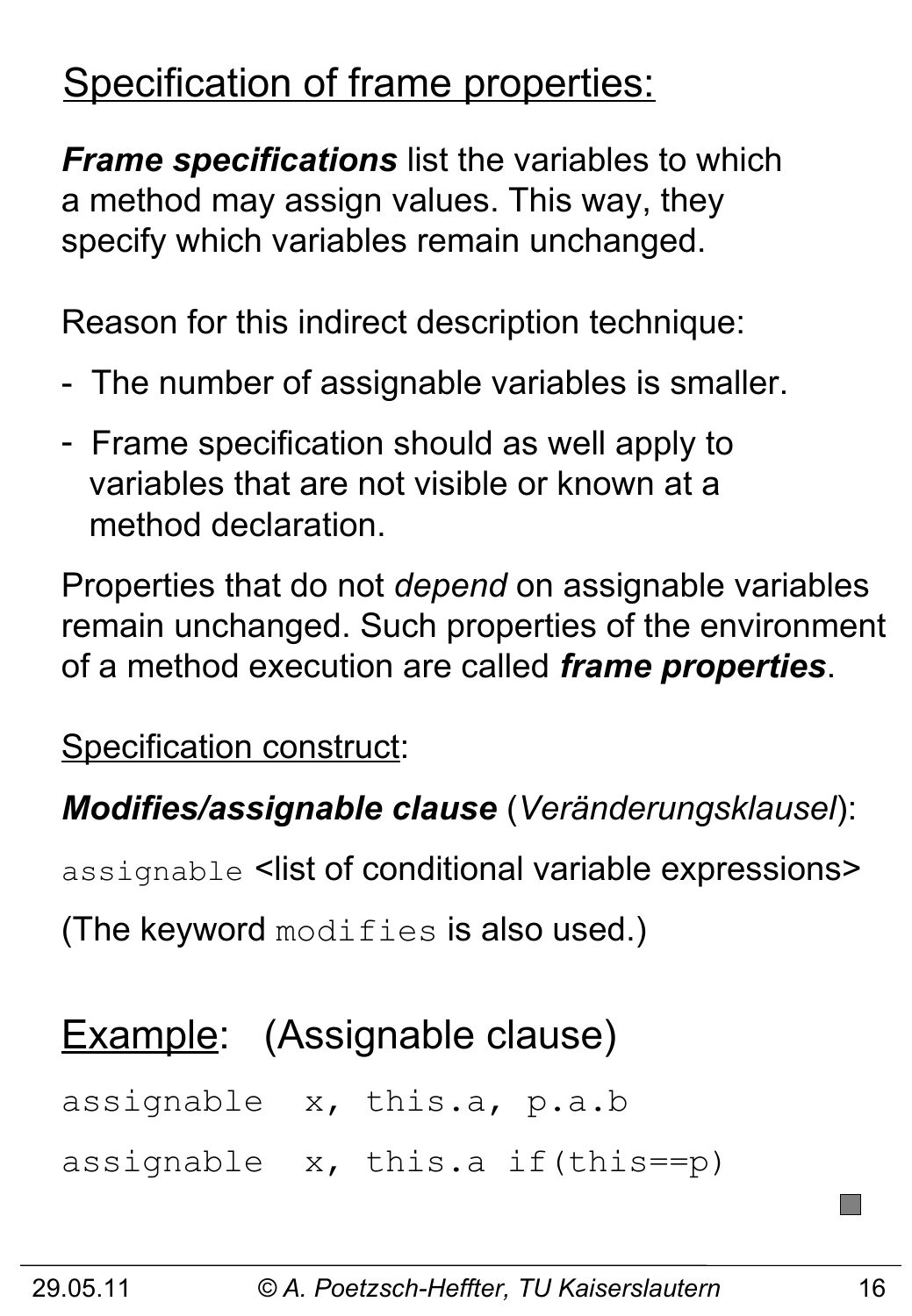Meaning:

Methods and constructors may only assign to instance and class variables that

- are listed in the assignable clause such that the given condition (if any) is satisfied in the prestate or
- are allocated during execution of constructor or method.

If no assignable clause is given, the meaning is the same as with an empty variable list.

#### Example:

|                                                  | public class Point { |                                          |
|--------------------------------------------------|----------------------|------------------------------------------|
|                                                  |                      |                                          |
|                                                  |                      | /*@ public normal behavior               |
|                                                  |                      | @ requires $x \ge 0.0$ & & $y \ge 0.0$ ; |
|                                                  |                      | @ assignable this.x, this.y;             |
| G                                                |                      | ensures this.x == $x$ & this.y == $y$ ;  |
| @ also                                           |                      |                                          |
| <b>@</b>                                         |                      | private normal behavior                  |
| g                                                |                      | requires $x \ge 0.0$ & $y \ge 0.0$ ;     |
| g                                                | assignable dist ;    |                                          |
| @ also                                           |                      |                                          |
| G                                                |                      | public exceptional behavior              |
| G.                                               |                      | requires $x < 0.0$    $y < 0.0$ ;        |
| G.                                               |                      | signals (IllegalArgumentException)       |
| $\theta \star /$                                 |                      |                                          |
| public Point ( float x, float y ) $\{ \ldots \}$ |                      |                                          |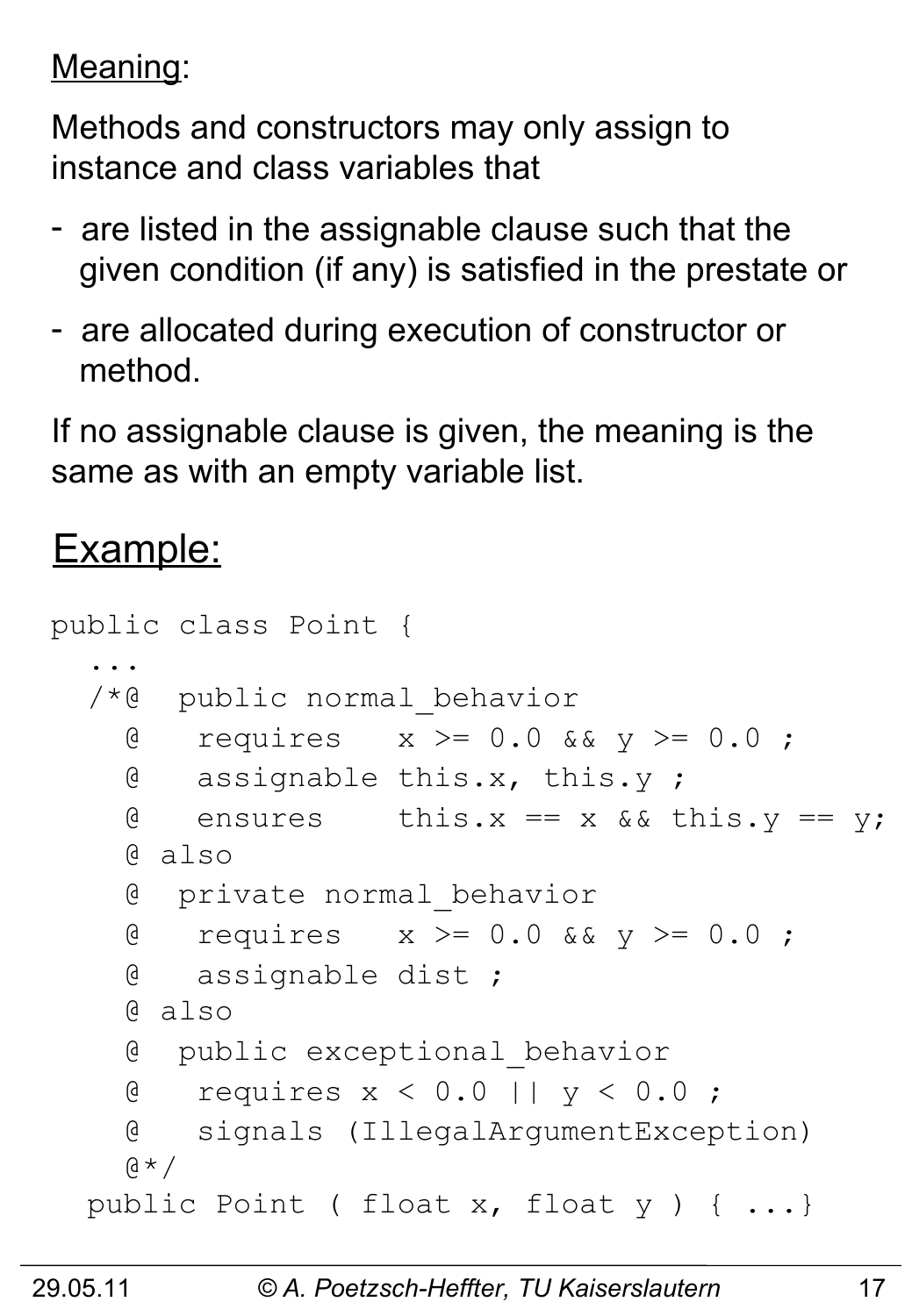```
 ... 
   /*@ public normal_behavior
    \theta ensures \result == this.x ;
    (A \star \beta) public float getX() { ... }
 ...
   /*@ public normal_behavior
    \alpha requires x+dx >= 0.0 && y+dy >= 0.0;
     @ assignable x, y ;
    \theta ensures x == \text{old}(x) + dx@ \qquad \qquad \&\& \qquad y == \text{old}(y) + dy ; @ also
     @ private normal_behavior
    \theta requires x+dx >= 0.0 && y+dy >= 0.0;
     @ assignable dist ;
     @ also
     @ public exceptional_behavior
     @ requires x+dx < 0.0 || y+dy < 0.0 ;
     @ signals (IllegalArgumentException)
    \mathfrak{g} \star / public void move( float dx, float dy ){ ...}
```
#### Remark:

}

Private assignable clauses can be used for internal checks.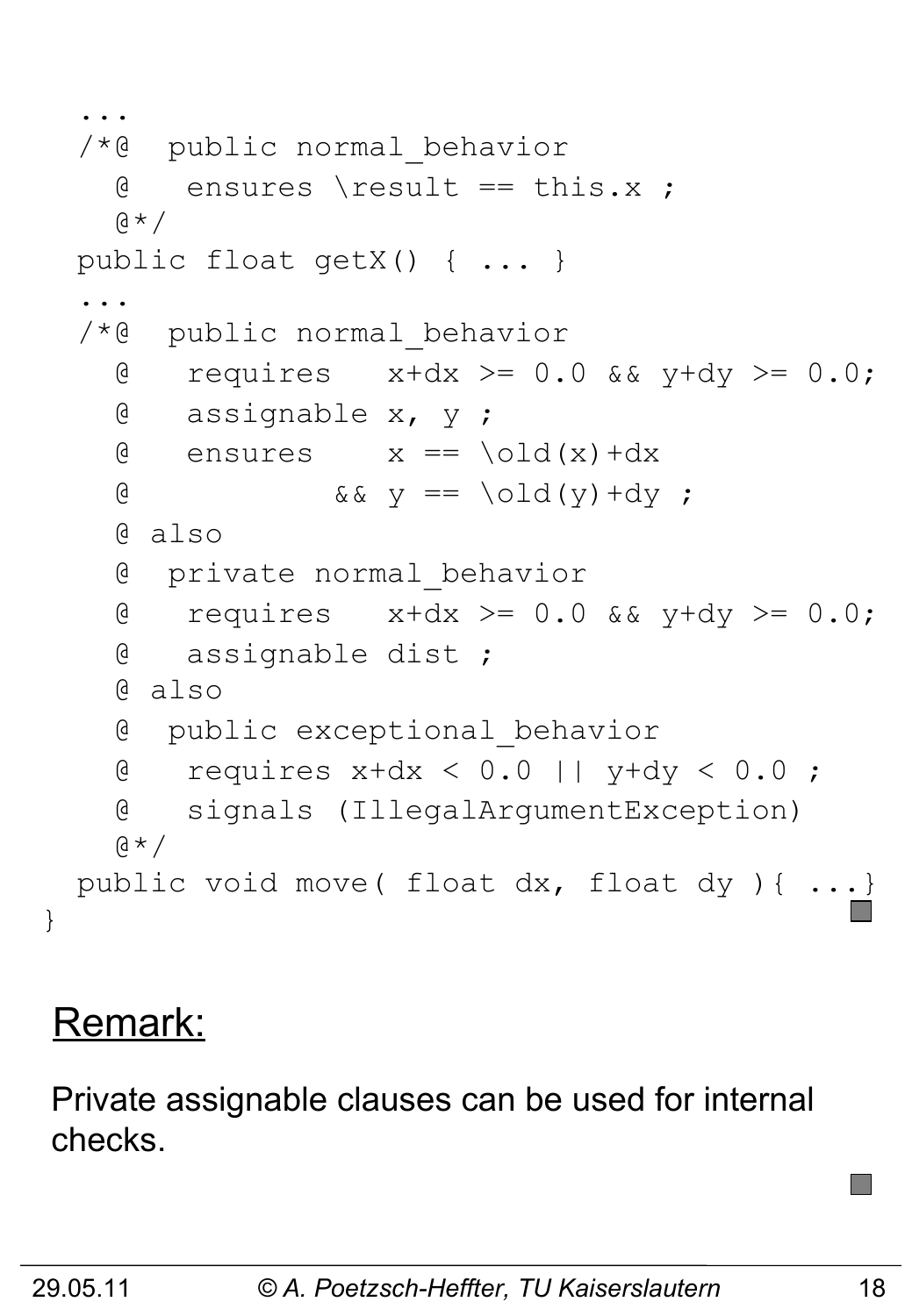# **5.2.3 Specification with abstraction**

Specification frameworks should provide the possibility to express properties *without referring to the implementation*.

Implementation-independent properties can be expressed by referring to a model of the system.

We consider abstract/model variables. They are for example needed, if

- concrete attributes are not declared (interfaces) or
- access rules do not allow to refer to concrete attributes in specifications (e.g. private attributes)
- implementation independency should be achieved, e.g. to support modifications in implementations.

#### Syntax in JML:

*Abstract/model variables/attributes* are declared in JML like concrete attributes prefixed with the keyword model as modifier.

In JML, model variables are of a Java-type.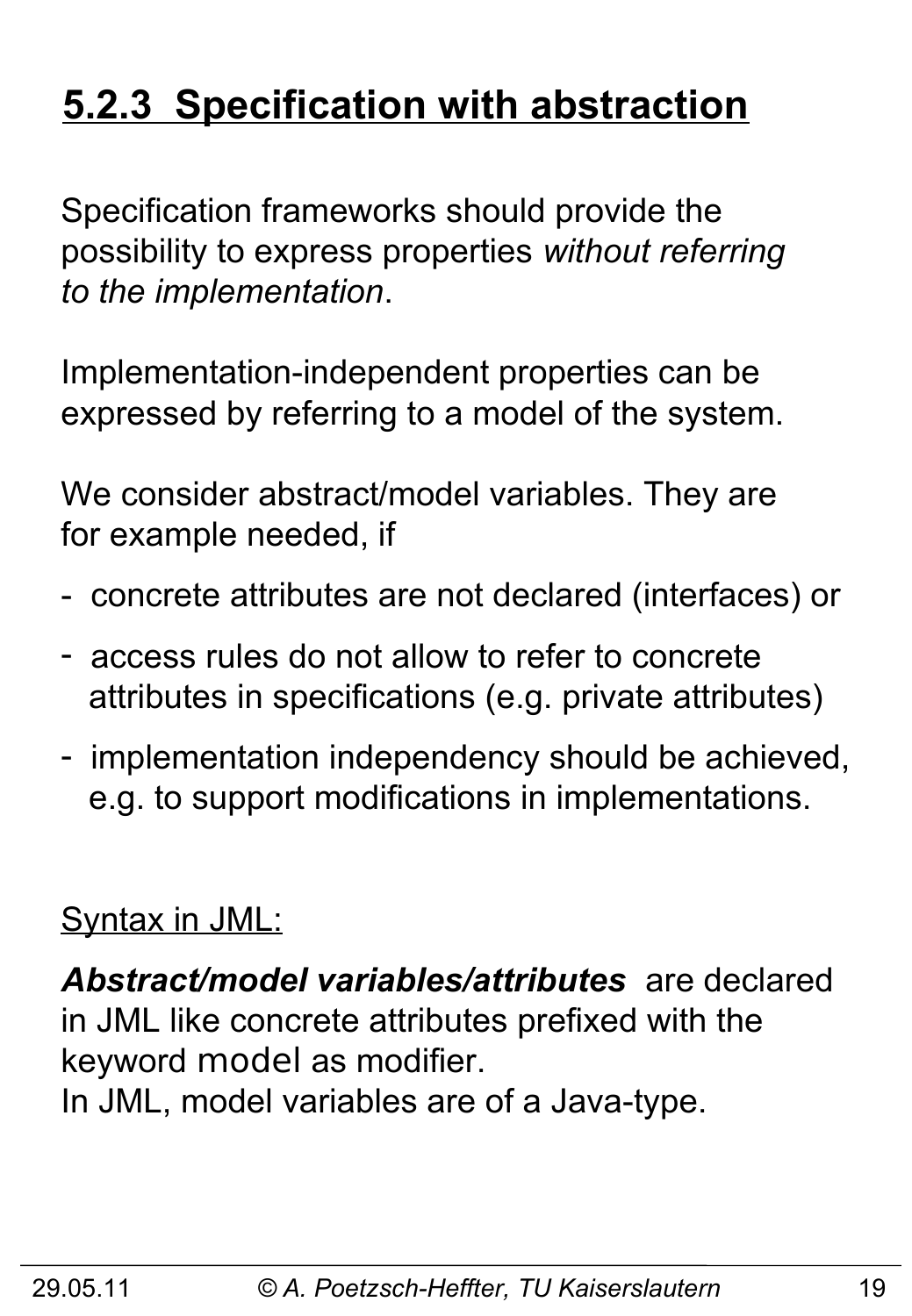#### Example: (Model attributes)

```
public class Point {
   /** Koordinaten */
  //@ public model float x, y;
   //@ public invariant x>=0.0 && y>=0.0;
   private double dist, angle ;
  /*@ private invariant dist >= 0.0 @ && 0.0<=angle && angle<=Math.PI/2;
    \alpha \star /1/2 private depends x <- dist, angle ;
  1/10 private depends y <- dist, angle ;
   /*@ private represents x 
     @ <- Math.cos(angle)*dist ; 
    \alpha \star / /*@ private represents y
     @ <- Math.sin(angle)*dist ; 
    a \star / ...
}
```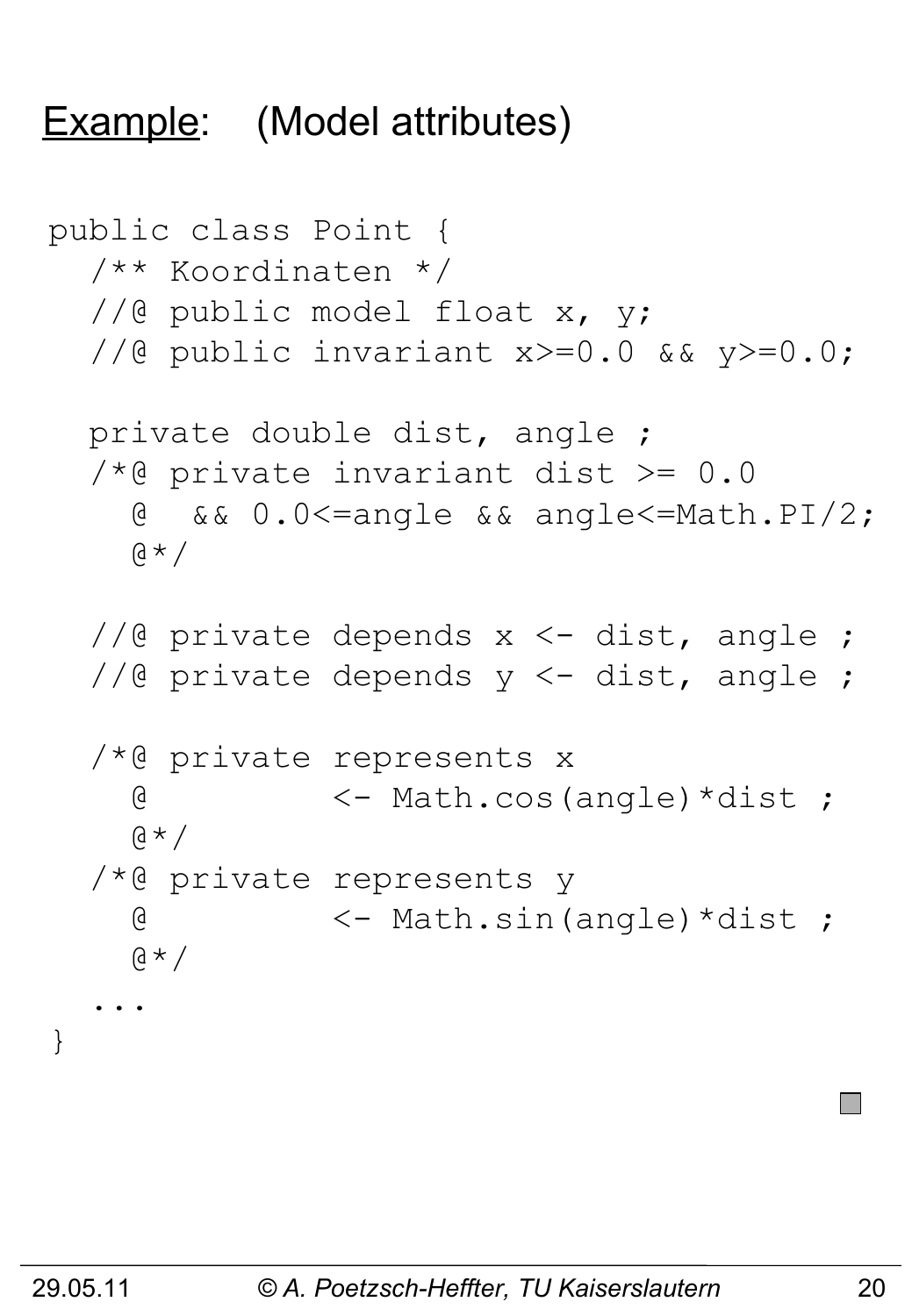Meaning:

Model attributes *can depend* on concrete attributes or other model attributes.

The dependency has to be specified in a *depends clause* (*Abhängigkeitsklausel*)*.*

The value of a model attribute may only depend on the values of attributes for which a dependency is declared.

A *representation clause* (*Repräsentationsklausel)* may define how the abstract value is computed. It links abstract specification and implementation.

#### Remark:

- Abstract descriptions are a fundamental issue in specification and a prerequisite for scalability.
- If specification A is more abstract than B, we also say that B *refines* or *specializes* A (is a *refinement/specialization* of A).
- Different kinds of abstraction:
	- w.r.t. level of implementation detail and non-determinism (vs. *refinement*)
	- w.r.t. provided functionality (vs. *specialization*)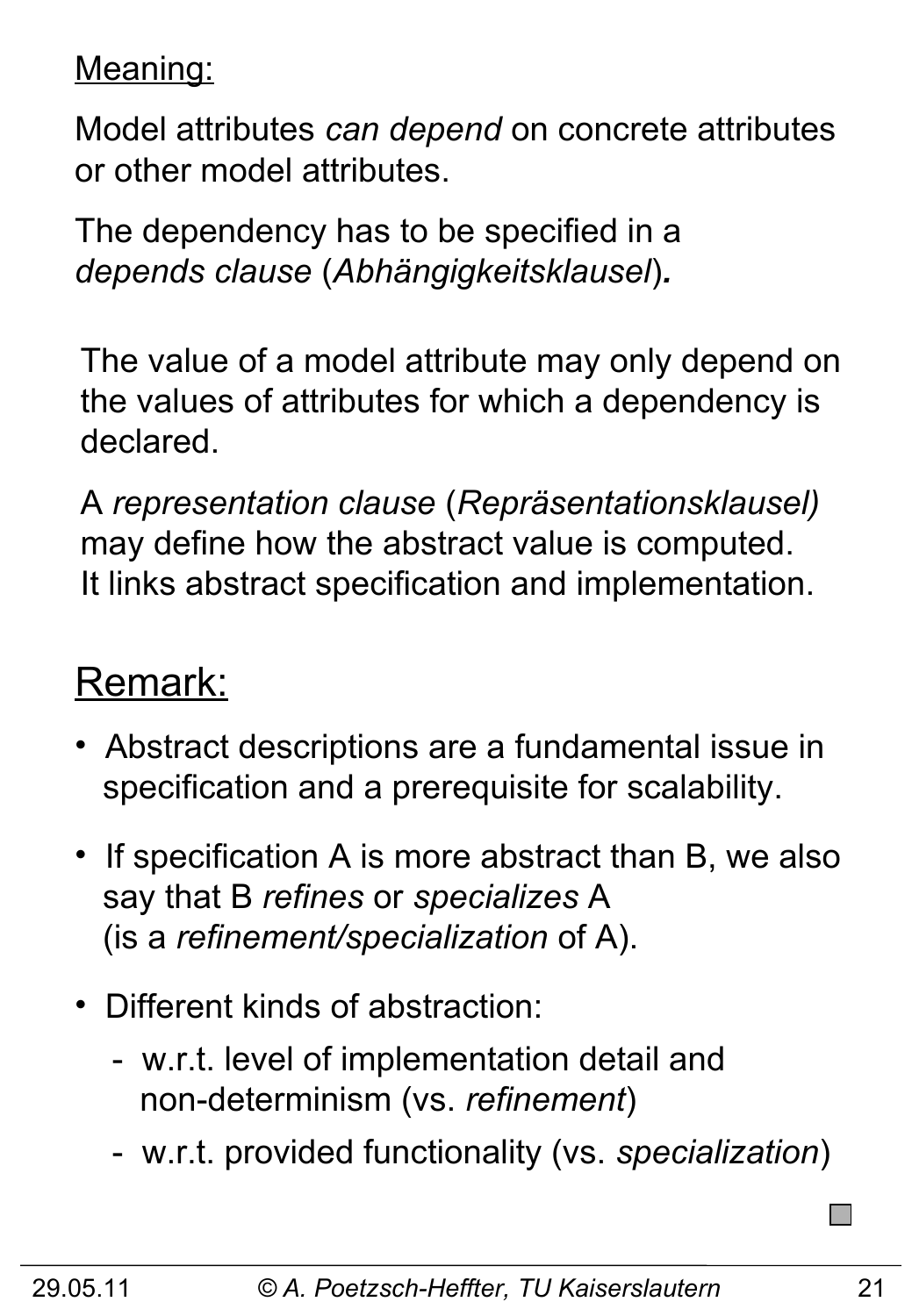#### Model attributes and frame properties:

If a model attribute *a* appears in the assignable clause of method *m, m* may assign to all attributes on which *a* depends.

### Example: (Assignable model attributes)

The constructor Point may modify *dist* and *angle*:

```
public class Point {
 ... 
   /*@ public normal_behavior
    \alpha requires x \ge 0.0 & y \ge 0.0;
     @ assignable this.x, this.y ;
    \theta ensures this.x == x && this.y == y;
     @ also 
     @ public exceptional_behavior
     @ requires x < 0.0 || y < 0.0 ;
     @ signals (IllegalArgumentException)
    (4 \times 1) public Point ( float x, float y ) { ...}
   /*@ public normal_behavior
     @ ensures \result == this.x ;
    \mathfrak{g} \star / public float getX() { ... }
 ...
```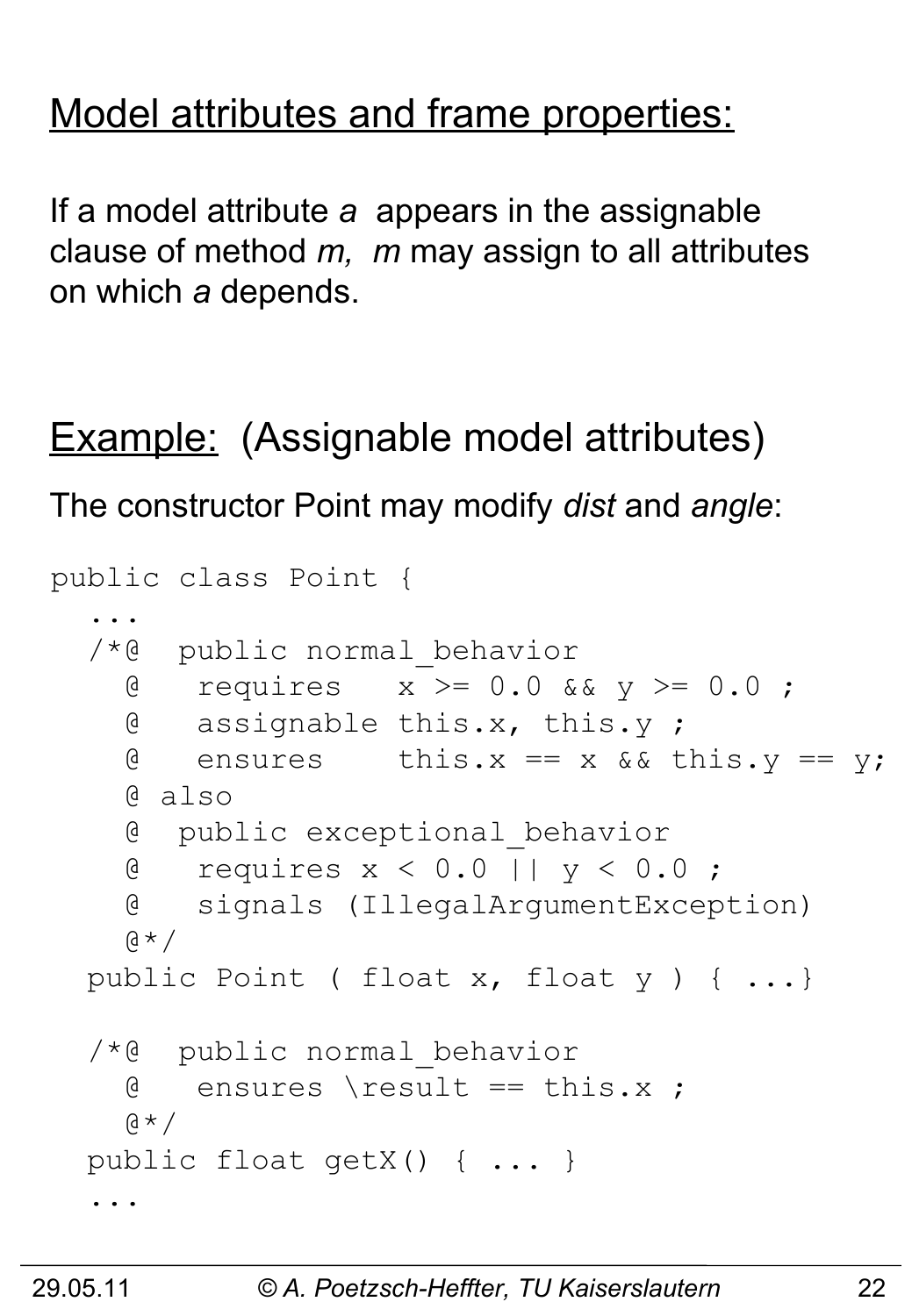

#### Remark:

- The specification that *dist* may be modified is not necessary, because *x* and *y* depend on *dist*.
- Requiring equality within the ensures clause is problematic.

The following example demonstrates an abstract specification of a type UnboundedStack for which no attributes are declared.

The specification is based on a side-effect free type JMLObjectSequence that is predefined in JML:

 *"Most specifications need existing knowledge!"*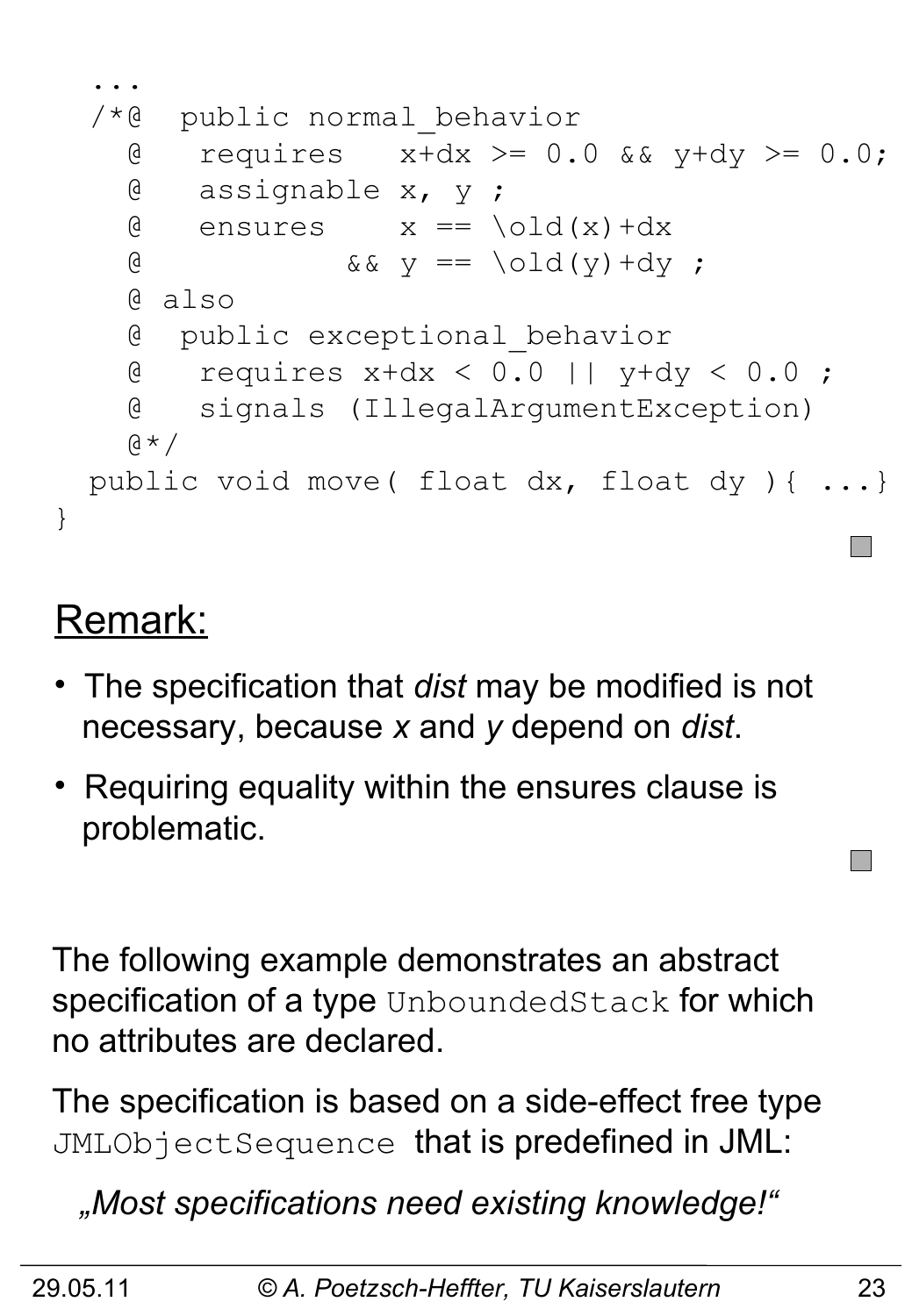### **Example:** (Specifying types that have no concrete attributes)

```
package org.jmlspecs.models;
public /*@ pure @*/ class JMLObjectSequence
     implements JMLCollection
{
     public /*@ pure @*/ 
     boolean equals(Object obj) { ... } 
     public /*@ pure @*/ 
     boolean isEmpty() { ... }
     public /*@ pure @*/ 
     Object first() 
        throws JMLSequenceException { ... }
     public /*@ pure @*/ 
    /*@ non null @*/ JMLObjectSequence
   insertFront(Object item) 
            throws IllegalStateException { ... }
     ...
}
```
*Pure* methods must not have side-effects (assignable \nothing).

*Pure* constructors may only modify the attributes of the created object.

Class- and interface types are *pure*, if they only contain pure methods and constructors.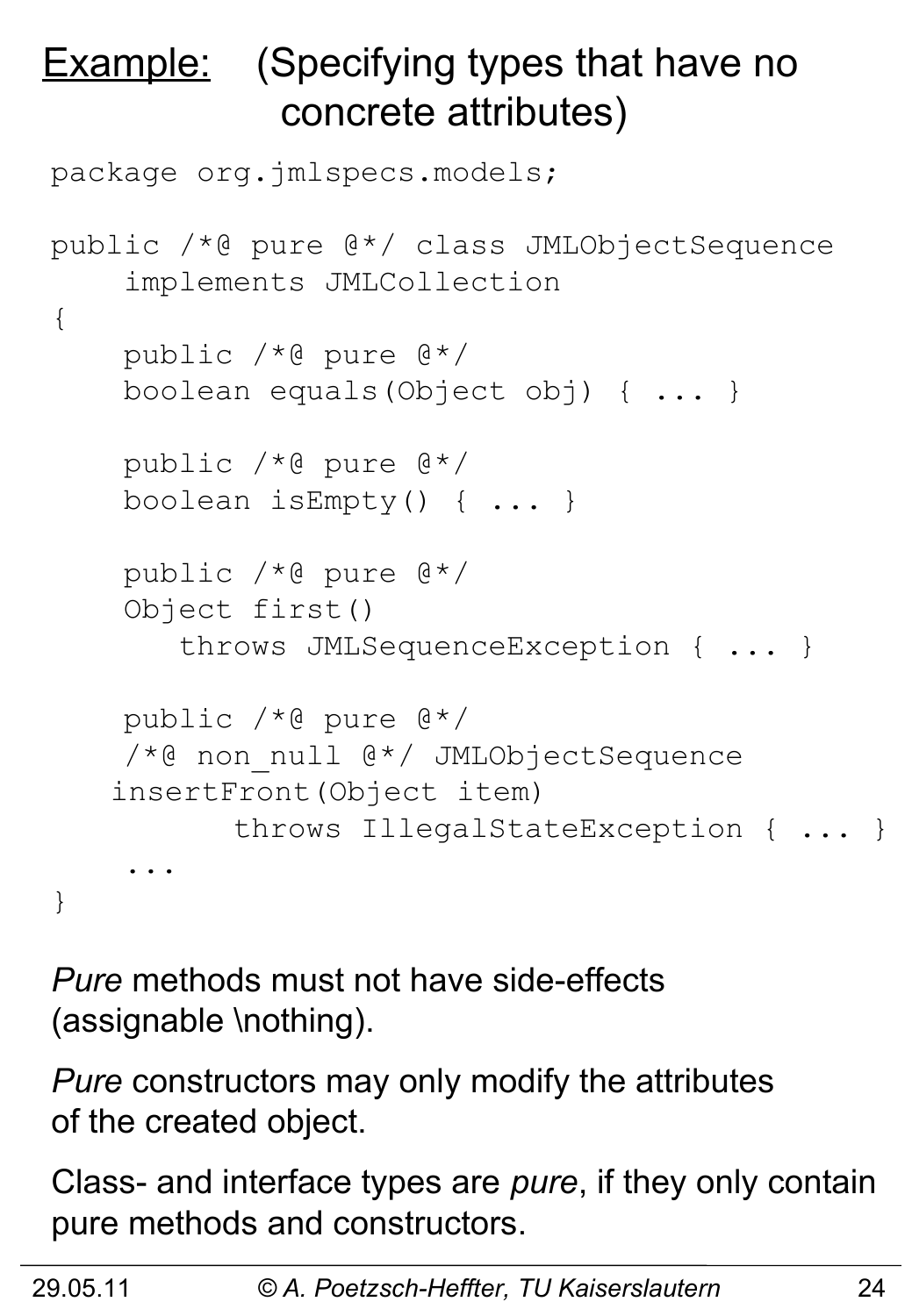```
//@ model import org.jmlspecs.models.*;
public abstract class UnboundedStack {
 /*@ public model JMLObjectSequence theStack
    @ initially theStack != null 
    @ && theStack.isEmpty();
   \mathfrak{g} \star ///@ public invariant theStack != null;
 /*@ public normal_behavior
    @ requires !theStack.isEmpty();
    @ assignable theStack;
    @ ensures theStack.equals(
                    \old(theStack.trailer()));
   \alpha \star / public abstract void pop( );
 /*@ public normal_behavior
    @ assignable theStack;
    @ ensures theStack.equals(
                 \old(theStack.insertFront(x)));
   \theta \star / public abstract void push(Object x);
 /*@ public normal_behavior
    @ requires !theStack.isEmpty();
   \theta ensures \result == theStack.first();
   \mathfrak{g} \star / public abstract Object top( );
}
```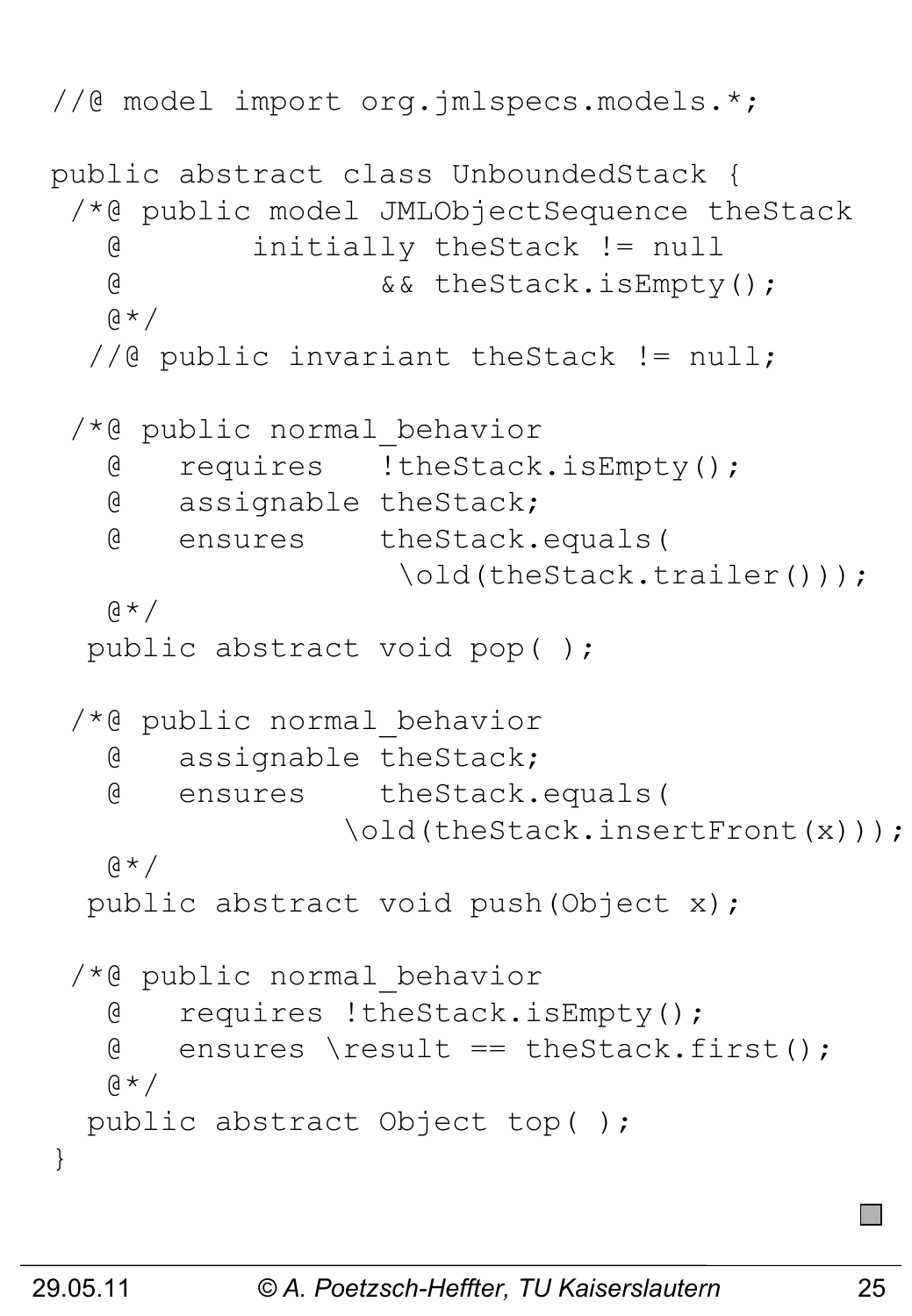### Summarizing remarks:

- Specifications can build on implementation parts. They can be used for documentation and checking code.
- Specification techniques can support implementation independent formulations:
	- Enables to exchange implementation without change of specification
	- Allows design contract prior to implementation
	- Needs other types to express properties.
- Well-understood specification techniques for object-based programs:
	- class invariant
	- requires/ensures specifications
	- modifies clauses: Specify what is not modified by describing what is allowed to be modified

Are these techniques applicable and sufficient to master all aspects of object-oriented programs?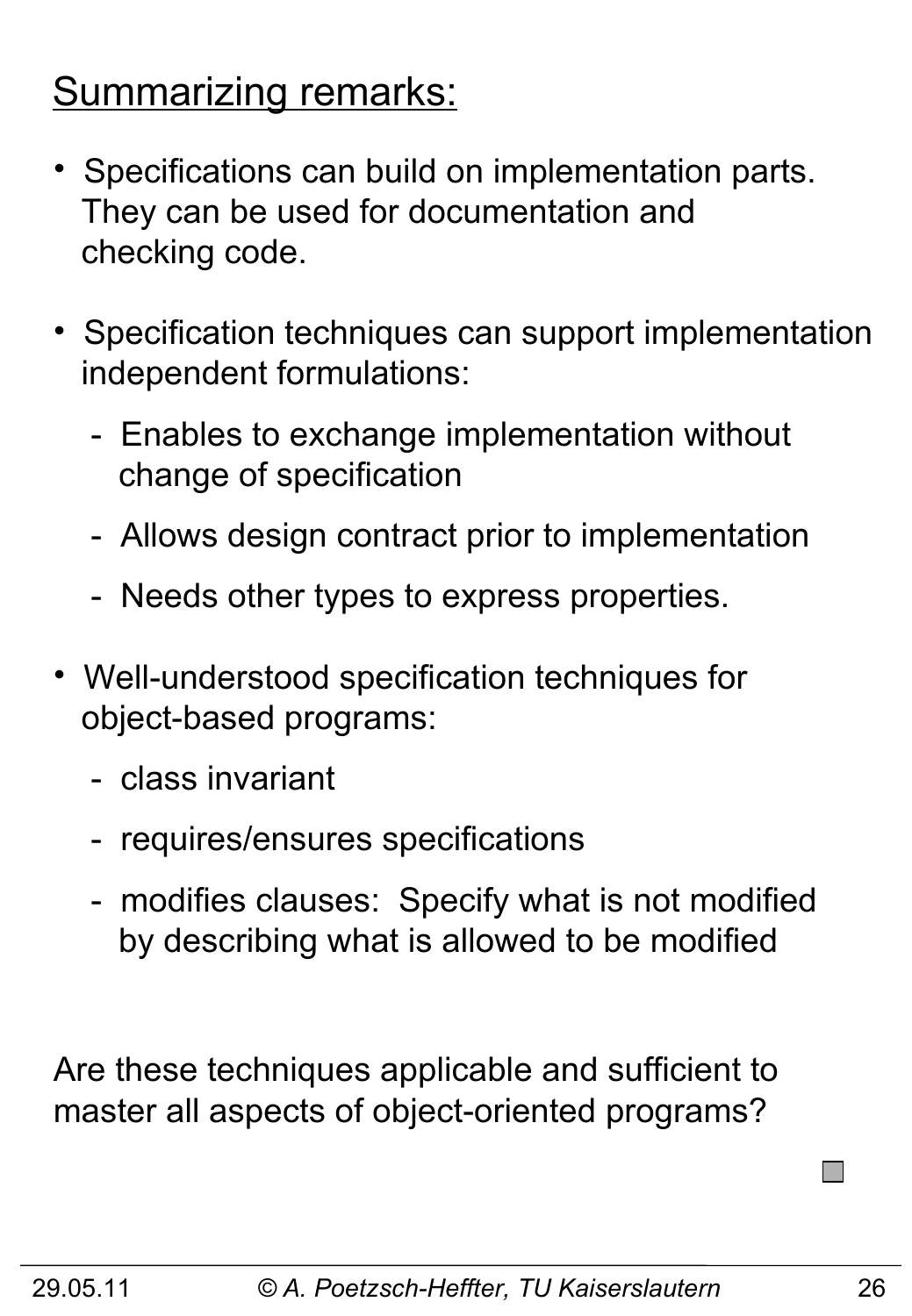# **5.3 Behavioral Subtyping**

Subtyping of programming languages enforces that

- no type errors occur, and
- there is a method implementation for each method invocation.

It does not guarantee that subtype objects **behave** like supertype objects.

Example: (no specialization)

D-objects do not behave similar to C-objects:

```
class C {
   int a;
   int getA(){ return a; } 
   void incr() { a++; } 
}
class D extends C {
  int getA() { return a+2; }
   void incr() { 
     throw new NullPointerException();
   }
}
```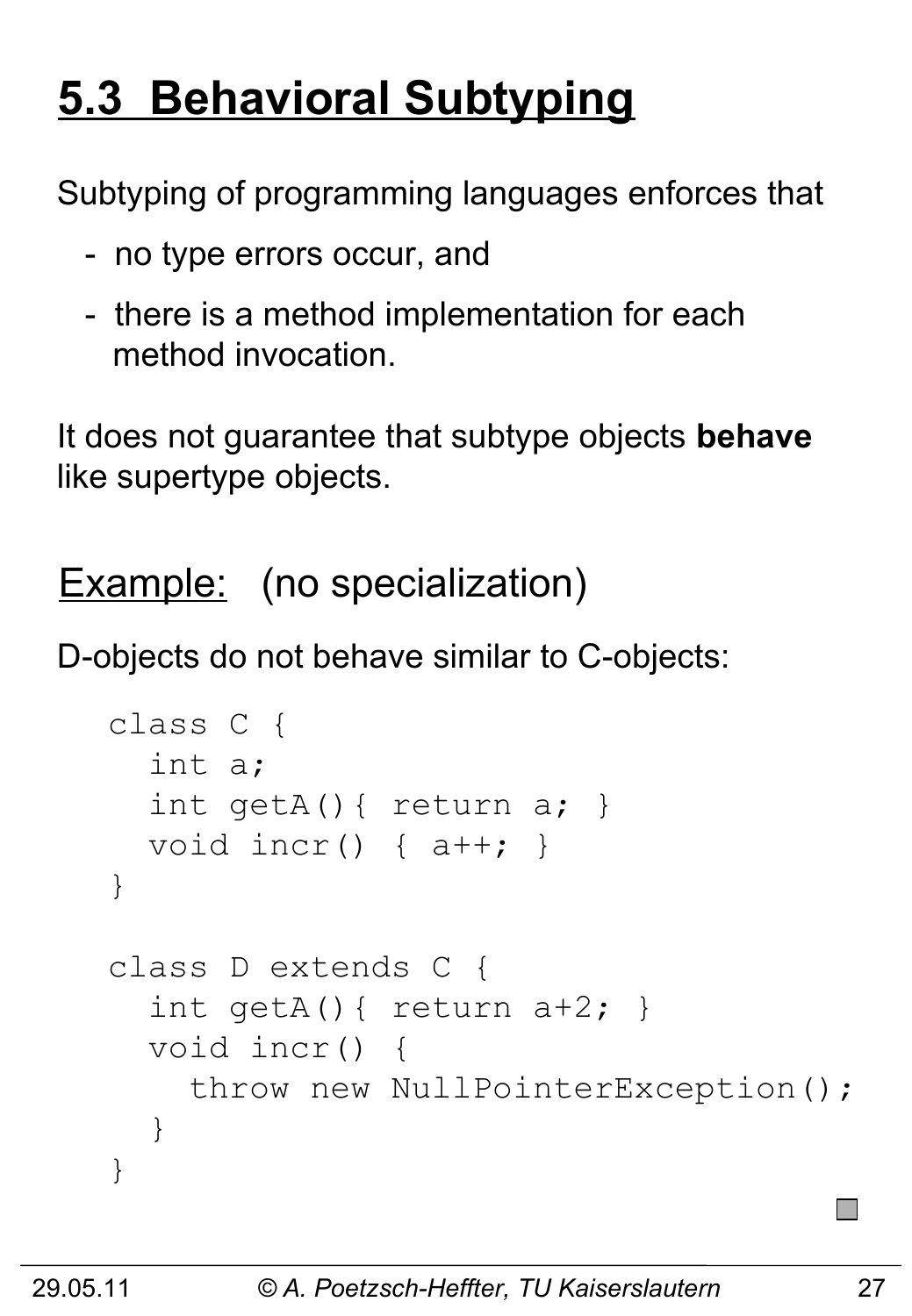### Problem:

What does it mean that

- a subtype behaves like the supertype or
- is a specialization of the supertype?
- In particular, how do we handle
- abstract types/classes?
- extensions of the state space?

The operational semantics provides a bad basis for defining behavioral subtyping.

### Approach:

Define the behavioral subtype relation based on **specified** properties:

 $\rightarrow$  Each subtype object has to satisfy the specification of the supertype.

For pre- and post-specifications this means:

- pre[Supertype] => pre[Subtype]
- post[Subtype] => post[Supertype]

# Explanation: (Behavioral subtyping)

A subtype S is called a *behavioral* subtype of T iff S-objects behave according to the specification of T (auf Deutsch: S ist ein *konformer* Subtyp von T).

**I**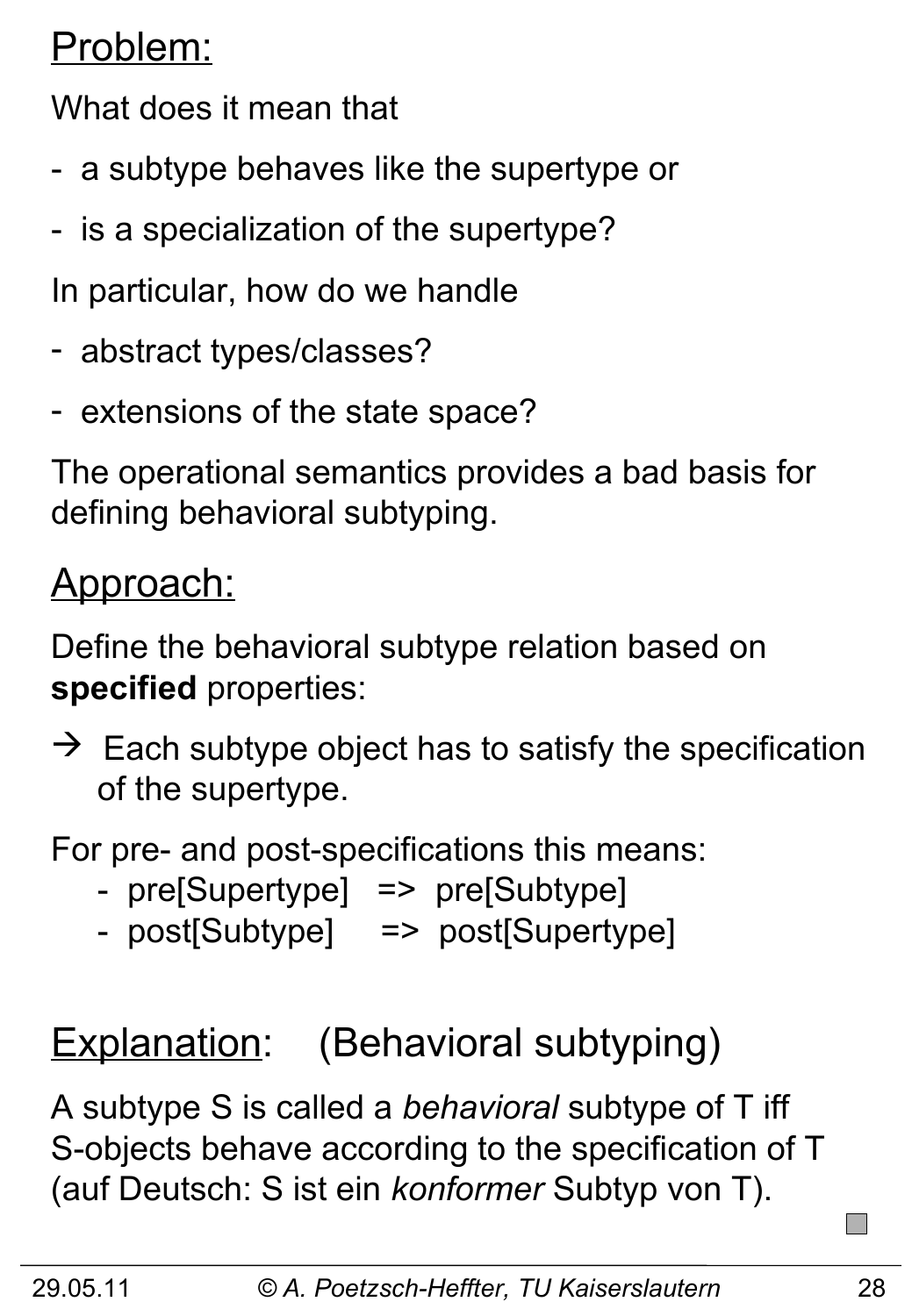#### Remark:

- Behavioral subtyping depends on the **specification**.
- Main goal is to understand the relation between sub- and supertypes.
- The described techniques should be applied to informal specifications/documentation as well.

### Kinds of Specialization:

- Refining implementation
- Refining nondeterminism
- Adding methods and extending state

#### Overview:

- Relation between specifications & implementations
- Pre-post specifications without abstract variables and without abstraction (*concrete specs*)
- Pre-post specifications with abstract variables and with abstraction (*abstract specs*)
- Treatment of invariants
- Treatment of frame properties
- Illustrating example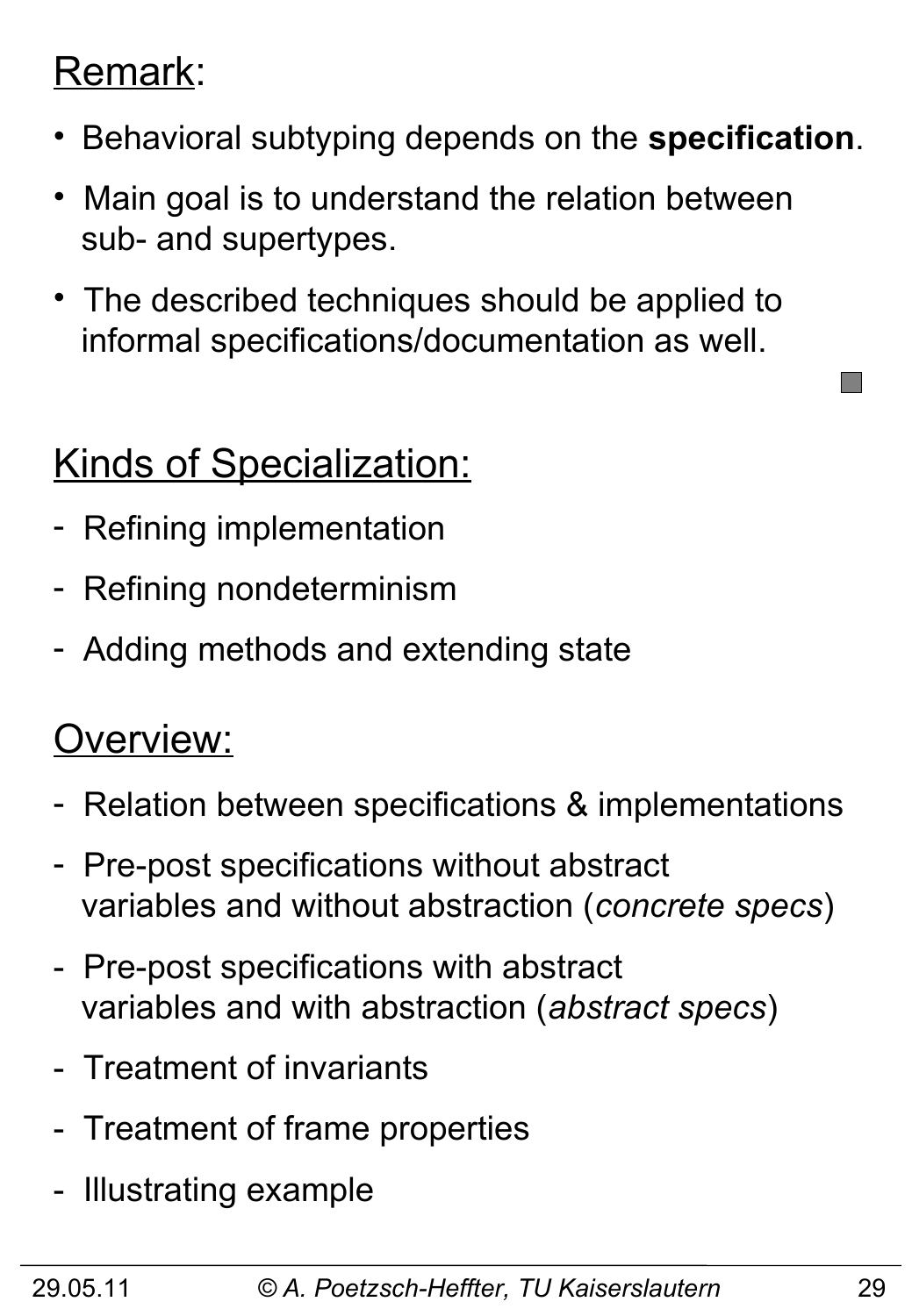### **Relation between specification & implementation**

Instead of relating an implementation of class D to the specifications of all its supertypes, we check that:

- the specification of D, spec(D), is a behavioral subtype of its direct supertype,
- the implementation of D, impl(D), satisfies spec(D).

### Illustration:

```
class C { 
   pre PMC(this,p)
   post QMC(this,p,result)
  R m ( T p ) { .../ * impl (m, C) */ }
}
class D extends C { 
   pre PMD(this,p)
   post QMD(this,p,result)
  R m ( T p ) { ... / * impl (m, D) */ }
}
```
Check:

- a)  $\{ PMD(this, p) \}$  impl(m,D)  $\{ QMD(this, p, result) \}$
- b)  $PMC(this,p) \Rightarrow PMD(this,p)$
- c) QMD(this,p,result) => QMC(this,p,result)

 $\Box$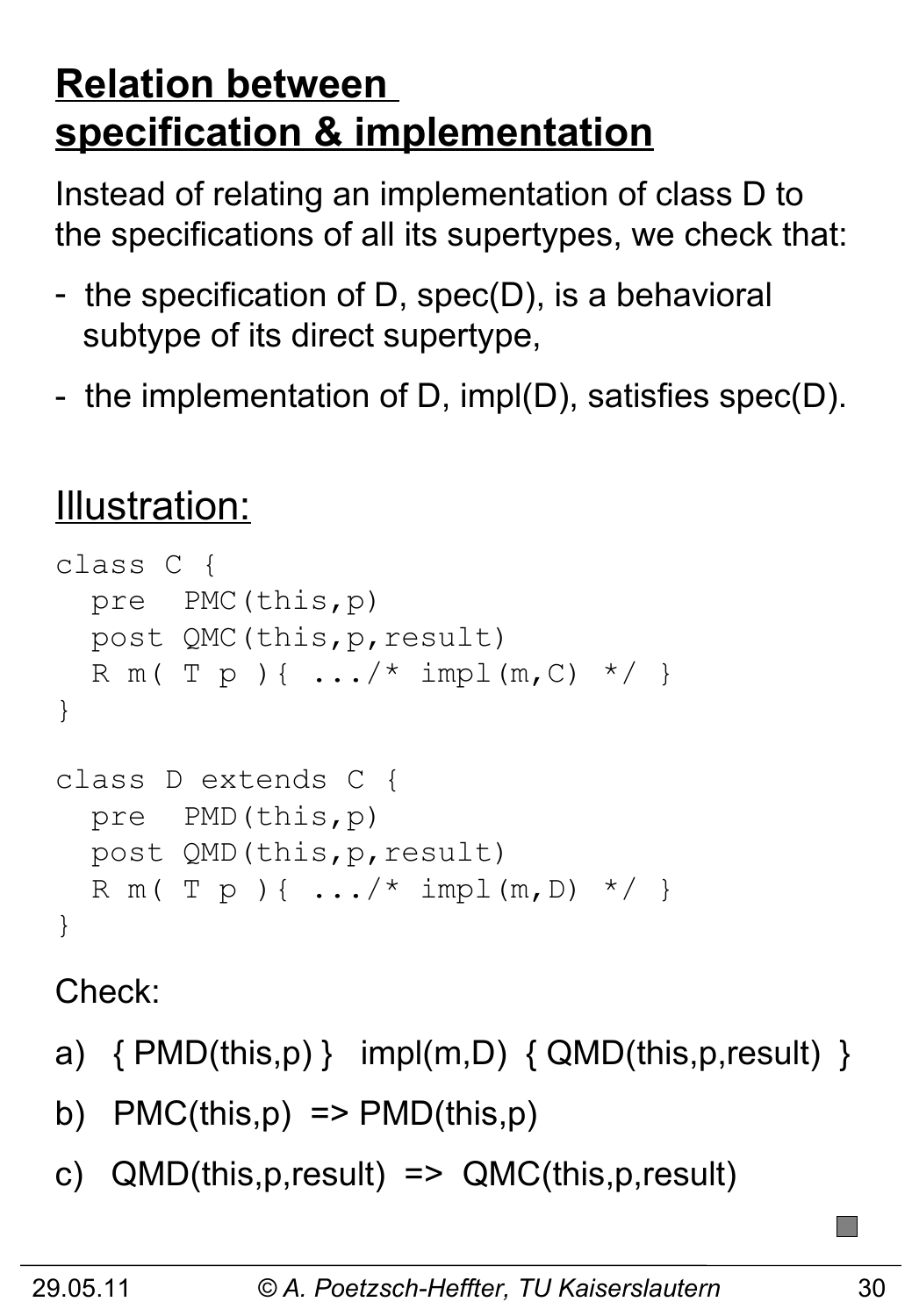### Remark:

Specification languages usually support *specification inheritance* in a form that establish (b) and (c) or refined versions of it automatically.

### Example: (Spec. inheritance in JML)

```
class C { 
  /*@ public normal_behavior
     @ requires PREMC
     @ ensures POSTMC ; @*/
R m( T p ){ ... }
}
class D extends C { 
 /*@ also
     @ public normal_behavior
    @ requires PREMD
    @ ensures POSTMD ; @*/
R m( T p ){ ... }
}
```
#### The specification of D is an abbreviation for:

```
class D extends C { // not JML 
 /*@ public normal_behavior 
    @ requires PREMC || PREMD
    @ ensures ( \old(PREMC) => POSTMC )
    @ && ( \old(PREMD) => POSTMD );
   \beta \star /R m( T p ){ ... }
}
```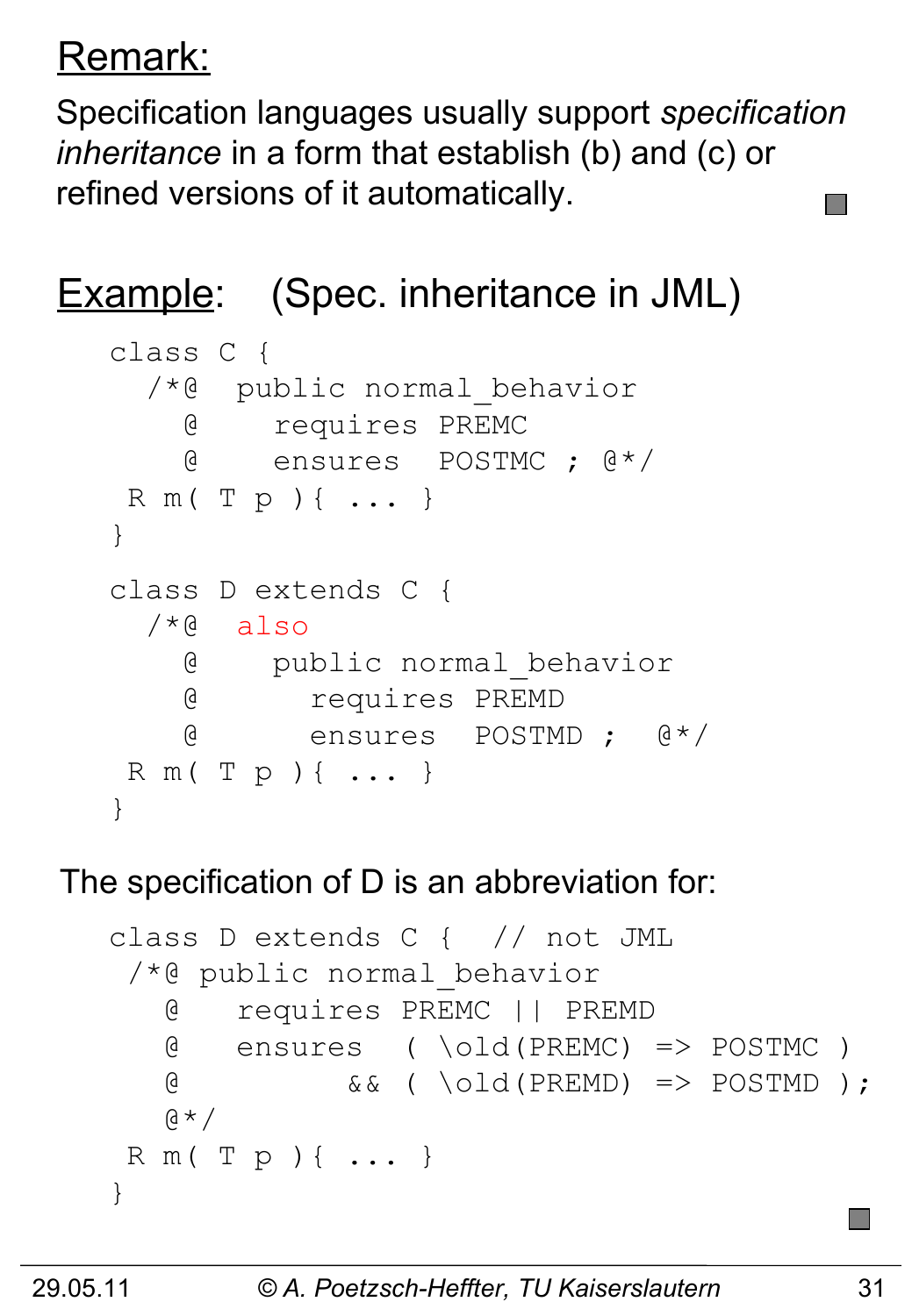# **Concrete pre-post specifications**

Pre- and postconditions of methods in supertypes are valid pre-/postconditions for subtype methods:

-> Inheritance of specification

### Subtypes without additional attributes:

Inherited method:

- Specification is inherited without change.

**Overriding method:** 

- Precondition inherited or new weaker precondition
- Postcondition inherited and possibly strengthened by additional properties

### Example:

```
class C { 
   /*@ public normal_behavior
     @ requires P ;
     @ ensures Q ;
    \alpha \star /C m(){ ... }
}
```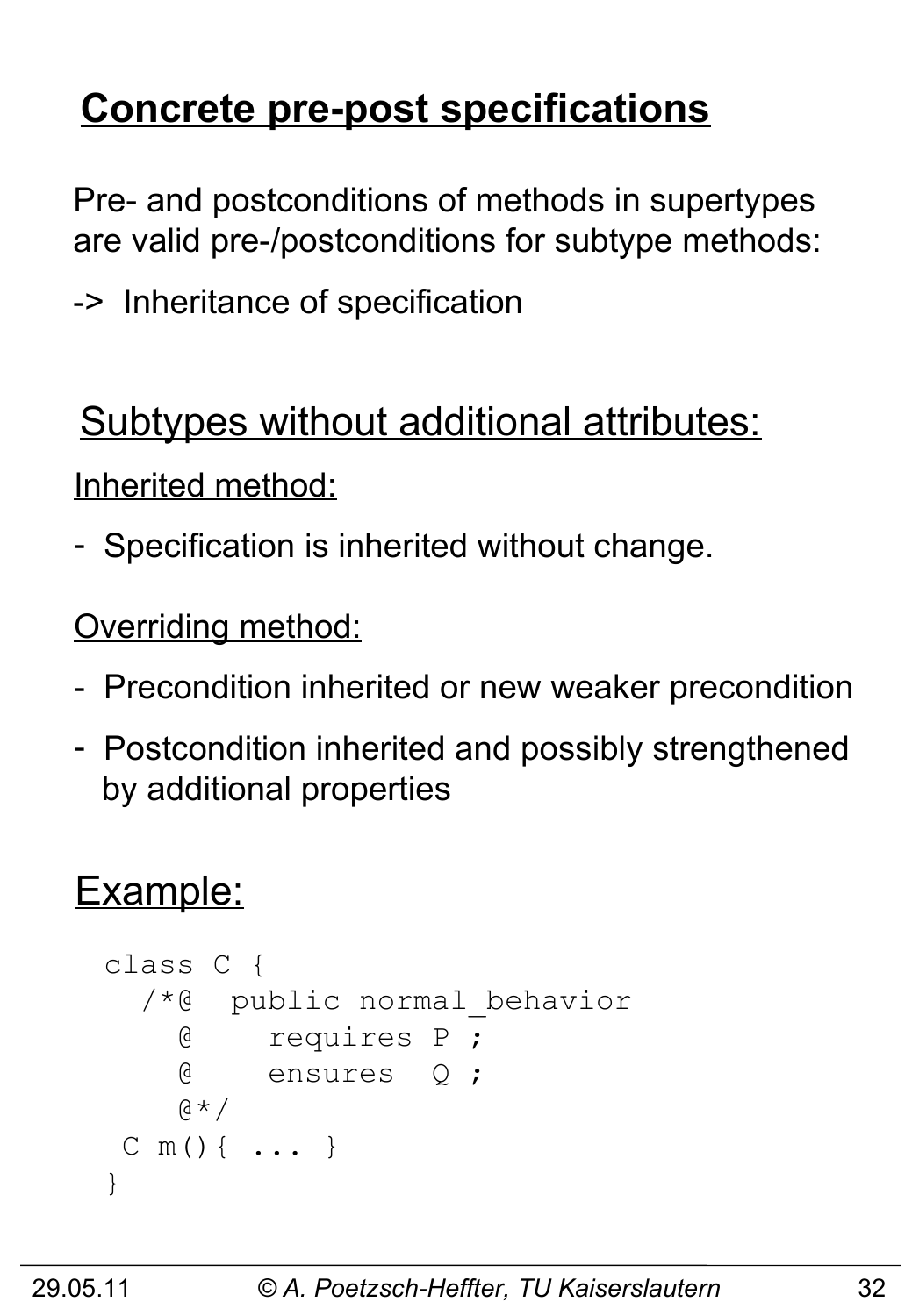```
class D extends C { 
  /*@ also
     @ public normal_behavior
     @ requires P ;
     @ ensures \result instanceof D ;
    \alpha \star /C m(){ ... }
}
```
Additional method:

- no constraints (but see about invariants).

#### Remark:

Similar restrictions have to be applied to the specification of exceptional behavior.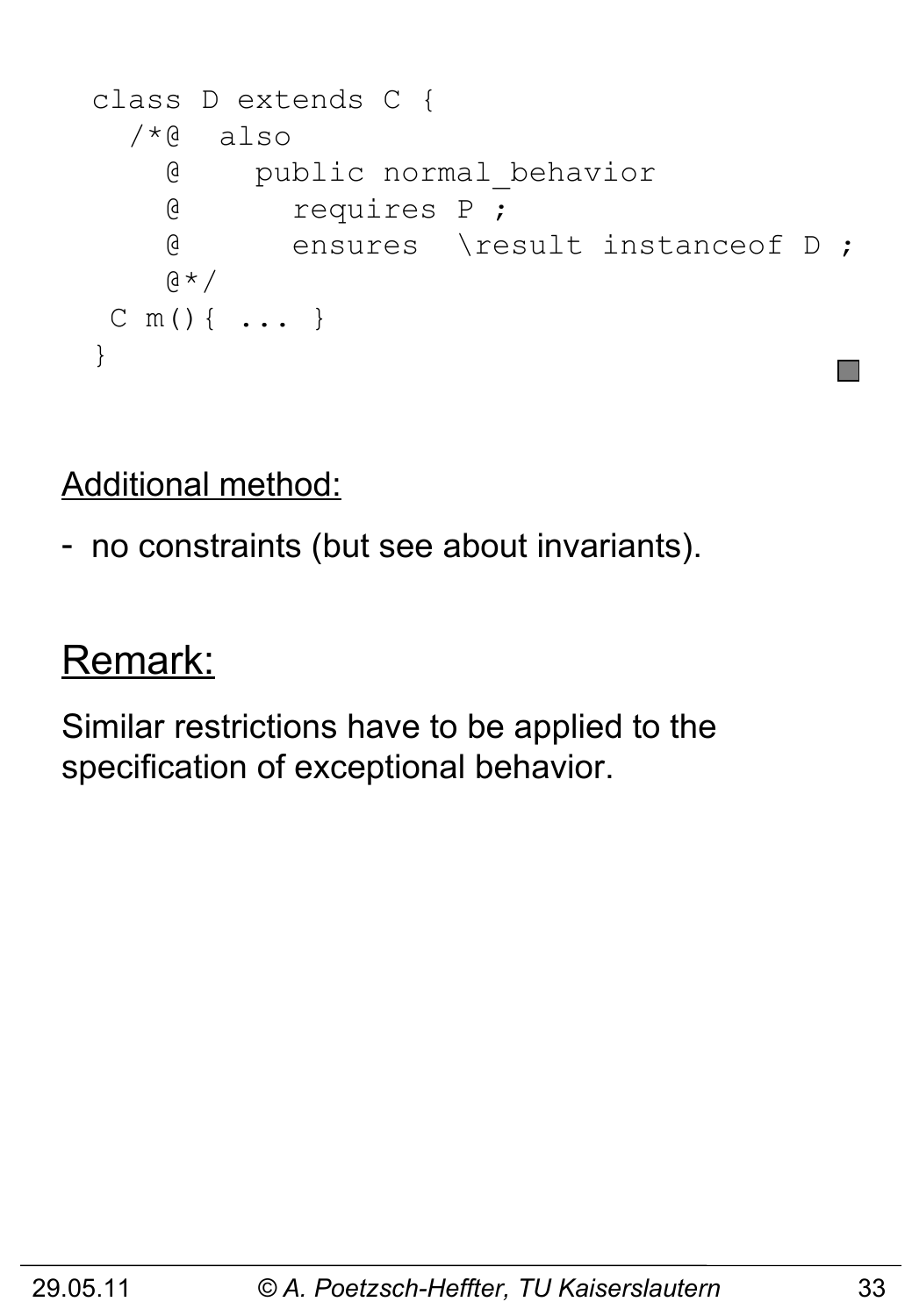### Subtypes with extended state:

If the state space is *extended* in the subtype, it can be necessary to strengthen the precondition of overriding methods w.r.t. properties concerning the additional attributes. However, this would violate:

```
 pre[Supertype] => pre[Subtype]
```
Solution:

Use abstraction with model variables.

# **Abstract pre-post-specifications**

The basic idea is to write specifications in terms of abstract states and to provide abstraction functions:

- from concrete objects to their abstract states
- from abstract states of subtype objects to abstract states of supertype objects.

The abstraction functions in particular provide the flexiblity to handle extended state.

Here, we only consider an example: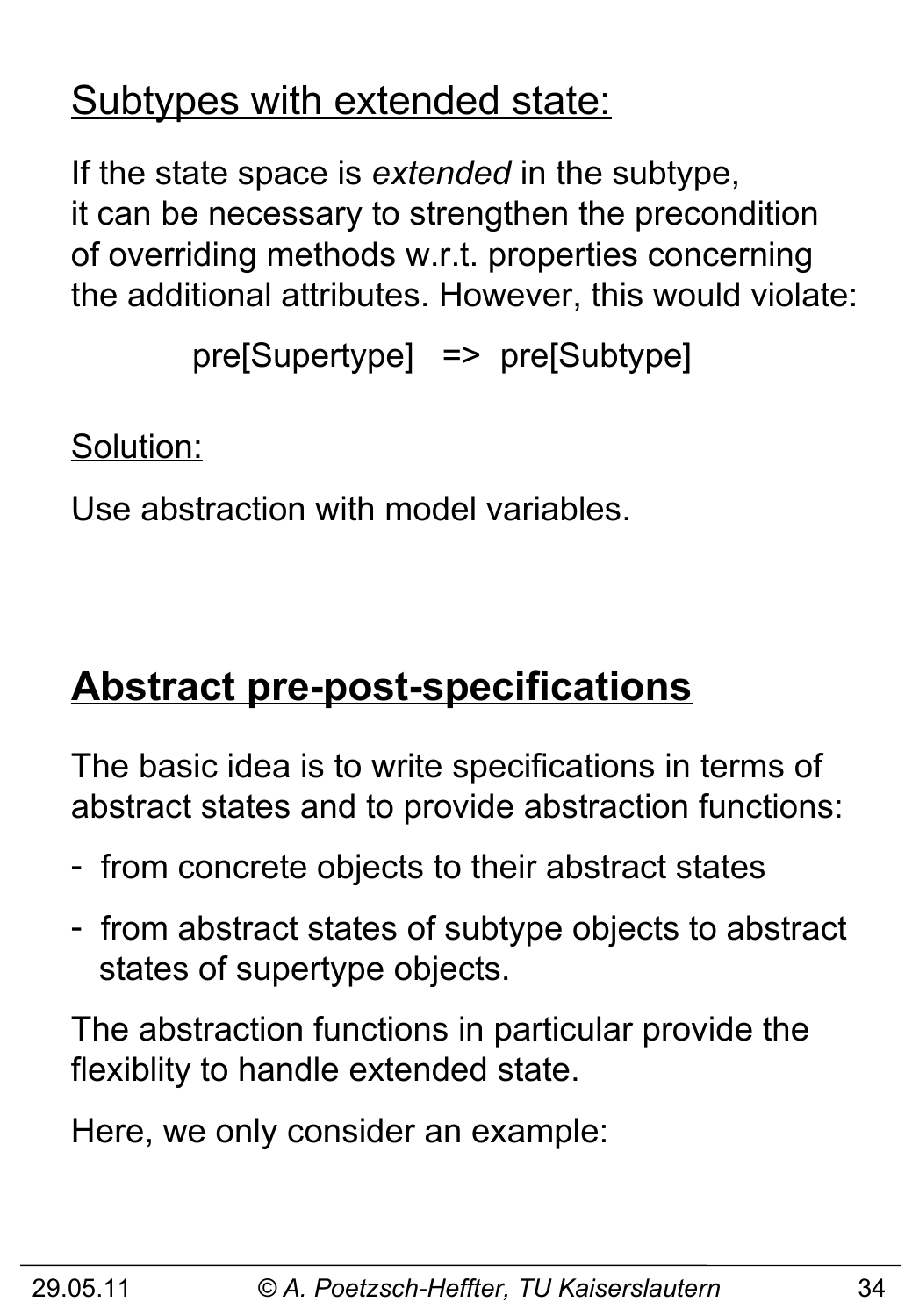#### Example:

```
class C { 
  //@ public model boolean valid;
   //@ public model AS state;
 /*@ public normal_behavior
     @ requires valid && r(state) ;
     @ ensures q(state) ;
    \alpha \star /void m(){ ... }
}
class D extends C { 
   private BD d;
  //@ private depends valid \langle -d \rangle//@ private represents valid <- CD.pd(d) ;
  //@ private depends state <-d;
  //@ private represents state \langle -CD.f(d) \rangle;
 ...
}
class E extends C { 
   private BE e;
//@ private depends valid \leq e;
  //@ private represents valid <- CE.pe(e) ;
  1/10 private depends state \leq -e;
  //@ private represents state \leq - CE.q(e) ;
 ...
}
```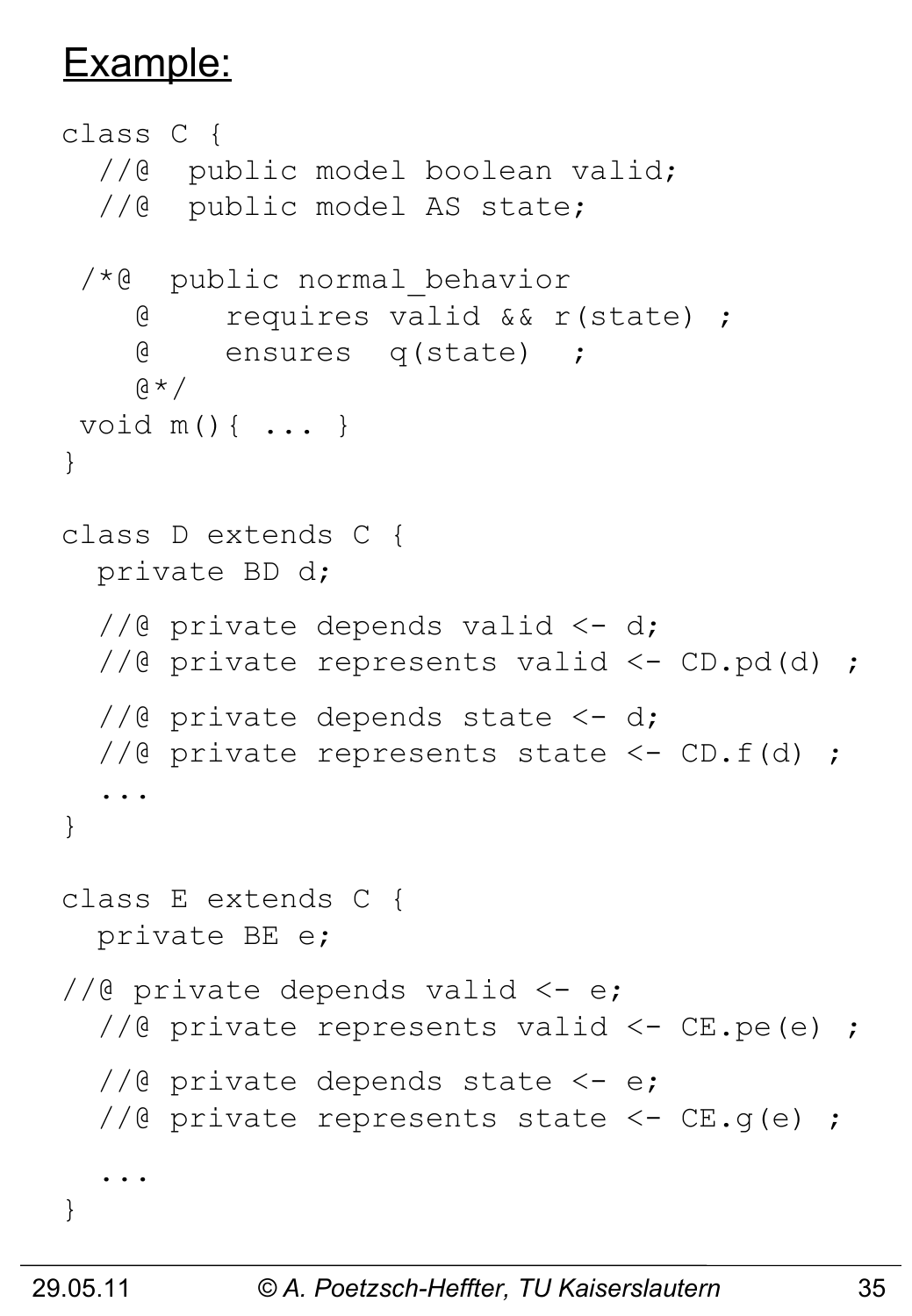- pd is a predicate expressing when attribute d has a valid state.
- $f$  is an abstraction function mapping values of concrete type BD to the abstract type AS.

The definitions of  $pd$  and  $f$  can be tailored to the needs of class D. The same holds for pe, g and class E.

#### Remarks:

- Often one assumes an explicit abstraction function that maps values of subtype objects into the state space of the supertype.
- Abstract/model variables enable two kinds of state extensions:
	- overriding the representation function
	- additional abstract variables
- The variations in the subtypes can be captured by representation functions.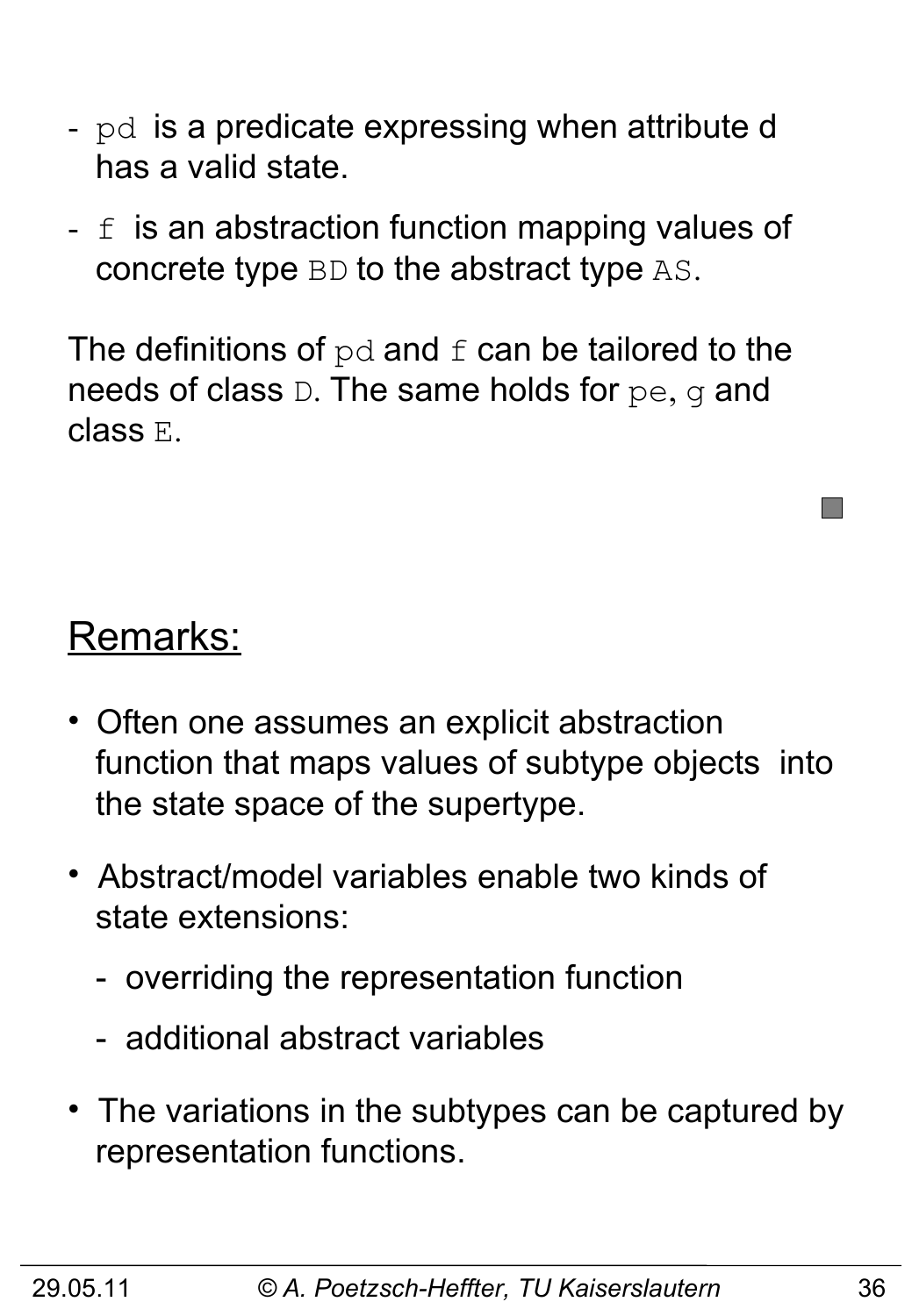### **Treatment of Invariants**

In principle, invariants can be expressed by pre- and post-conditions. However, as a specification construct they allow to express

- restrictions on subtype behavior
- already in supertypes:
- $\rightarrow$  Invariants of supertypes have to be satisfied by additional subtype methods.

### Example:

```
class C { 
  public int a = 0;
  //@ public invariant a >= 0; ...
   // no declaration of m
}
class D extends C { 
 ...
  void m() { a = -1; } // violates invariant
 ...
}
```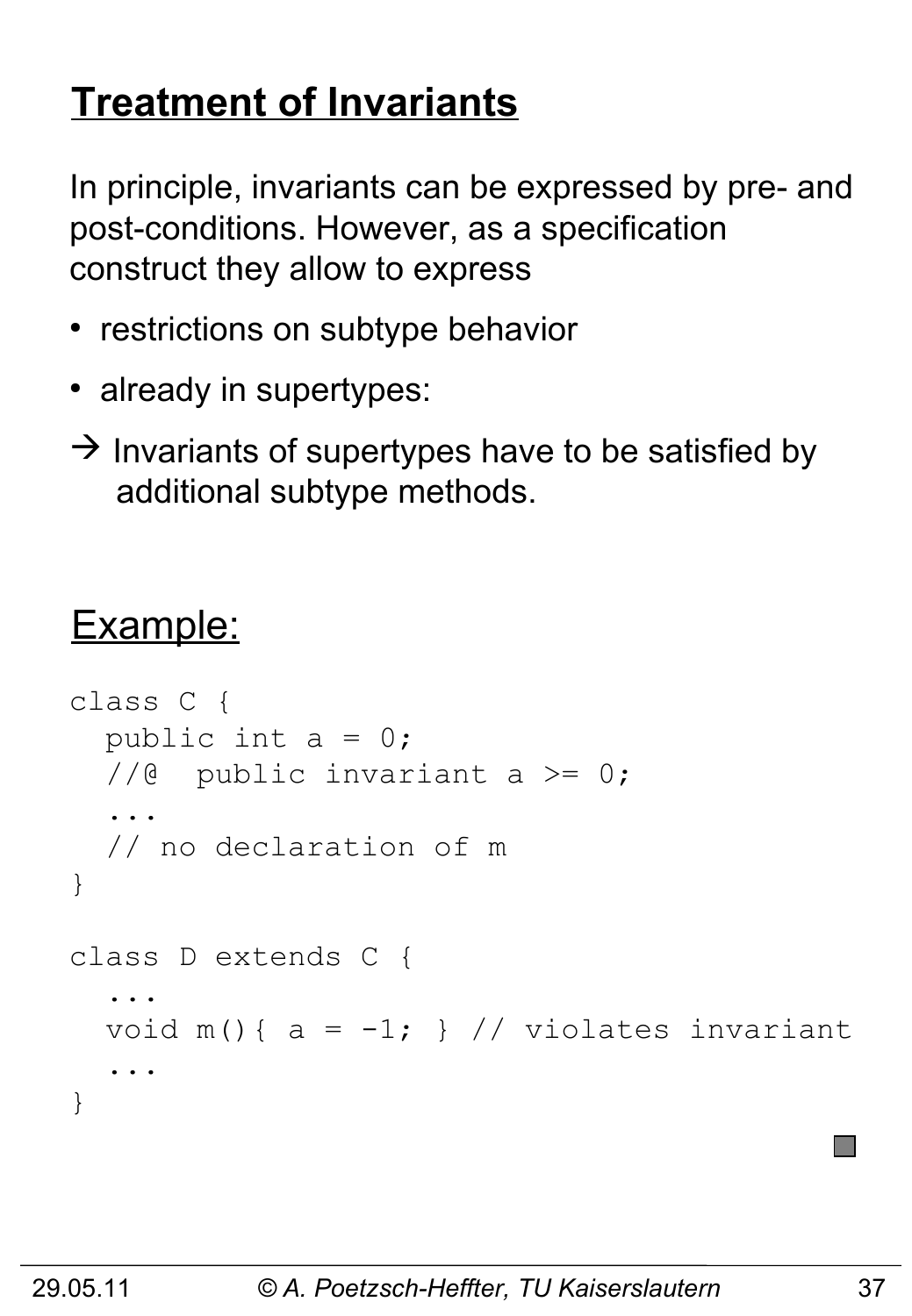General Approach:

Invariants of supertypes have to be satisfied by all subtype methods. This can be formulated as:

inv[Subtype] => inv[Supertype]

This can be achieved by invariant inheritance:

=> The subtype invariant is the conjunction of the supertype invariant and additional invariant clauses specified in the subtype.

Problems:

- What is the precise meaning of an invariant? When should invariants hold?
- How is subtyping and dynamic binding handled for invariants?

There is no well-established answer to these problems. We discuss existing solutions.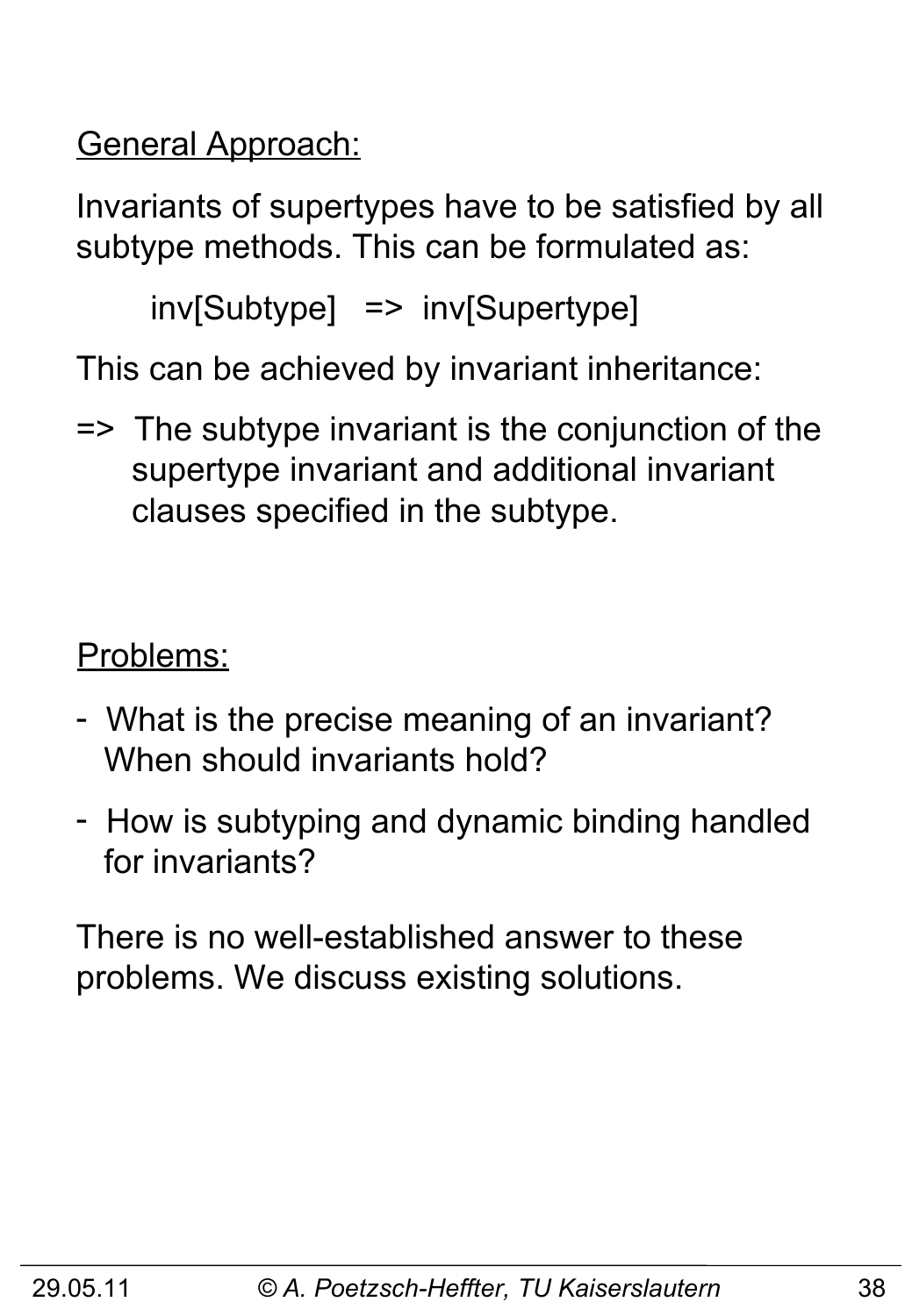Semantical variation:

#### 1. Invariants have to hold in *visible* states:

JML: "Invariants have to hold in each state outside of a public method's execution and at the beginning and end of such execution."

#### 2. Transformation into pre- and postconditions:

Invariants have to hold in poststates of constructors. If they hold in the prestate of a method, they have to hold in the poststate as well.

For verification, both alternatives are problematic:

Let S be a subtype of T, m be a method in T and x a variable of type T holding an S-object:

... x.m(...) ...

For the verification we need inv[S] as precondition. But: S may not be known at the invocation site.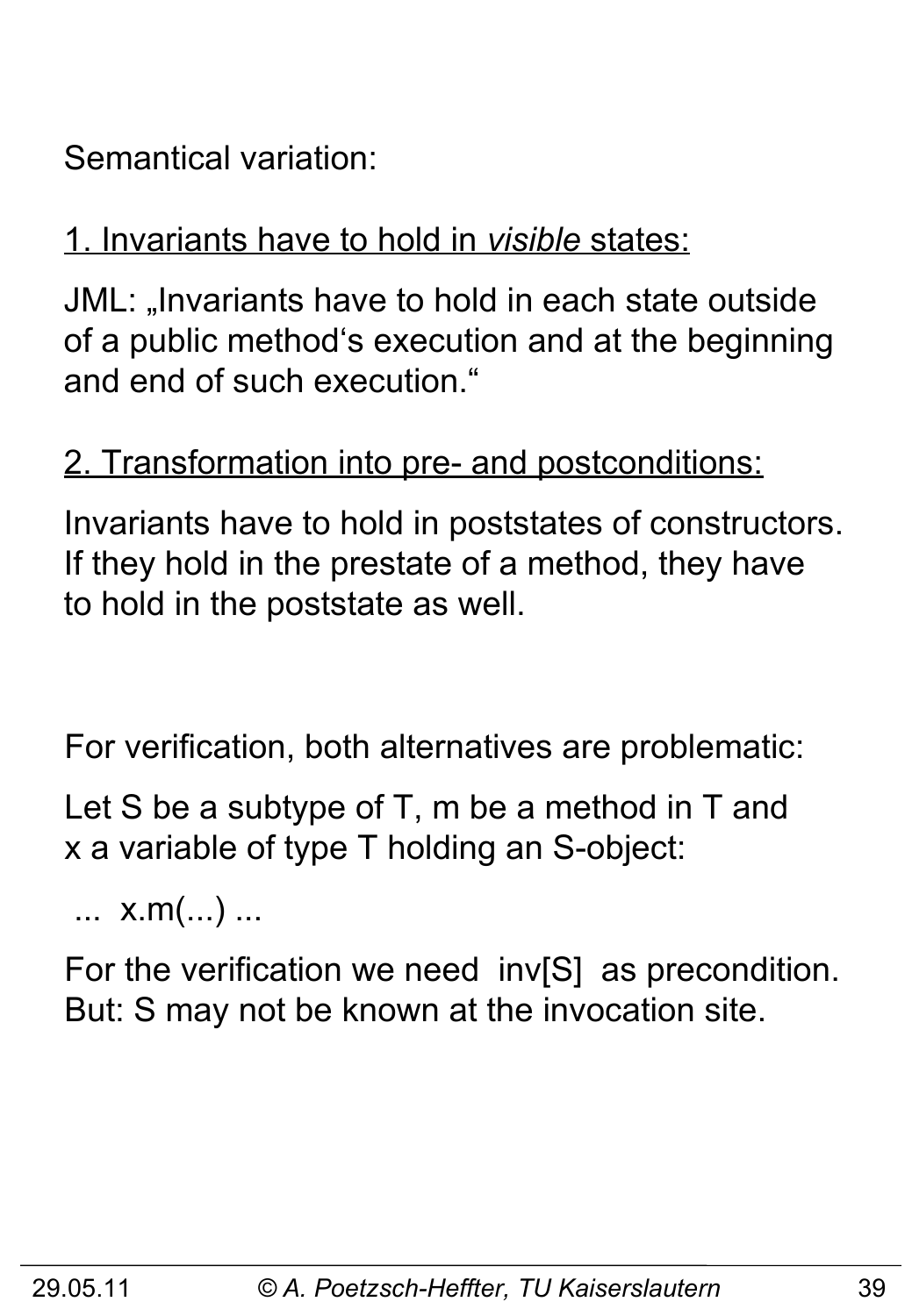#### Example:

```
class C { 
  public int a = 0;
  //@ public invariant a >= 0;
   ...
   void m(){ 
   ... // maintains invariant
   } 
}
class Foo { 
   void mfoo( C x ) {
    \ldots x.m() \ldots }
}
```

```
class D extends C { 
  public int b = 0;
  1/@ public invariant a > 1;
  //@ public invariant b >= 0;
   ...
   void m(){ 
   b = 4 / a;
   ... // maintains both invariants
   }
}
```
Problem: What has to be shown for the prestate of a method invocation  $x \cdot m$  ()?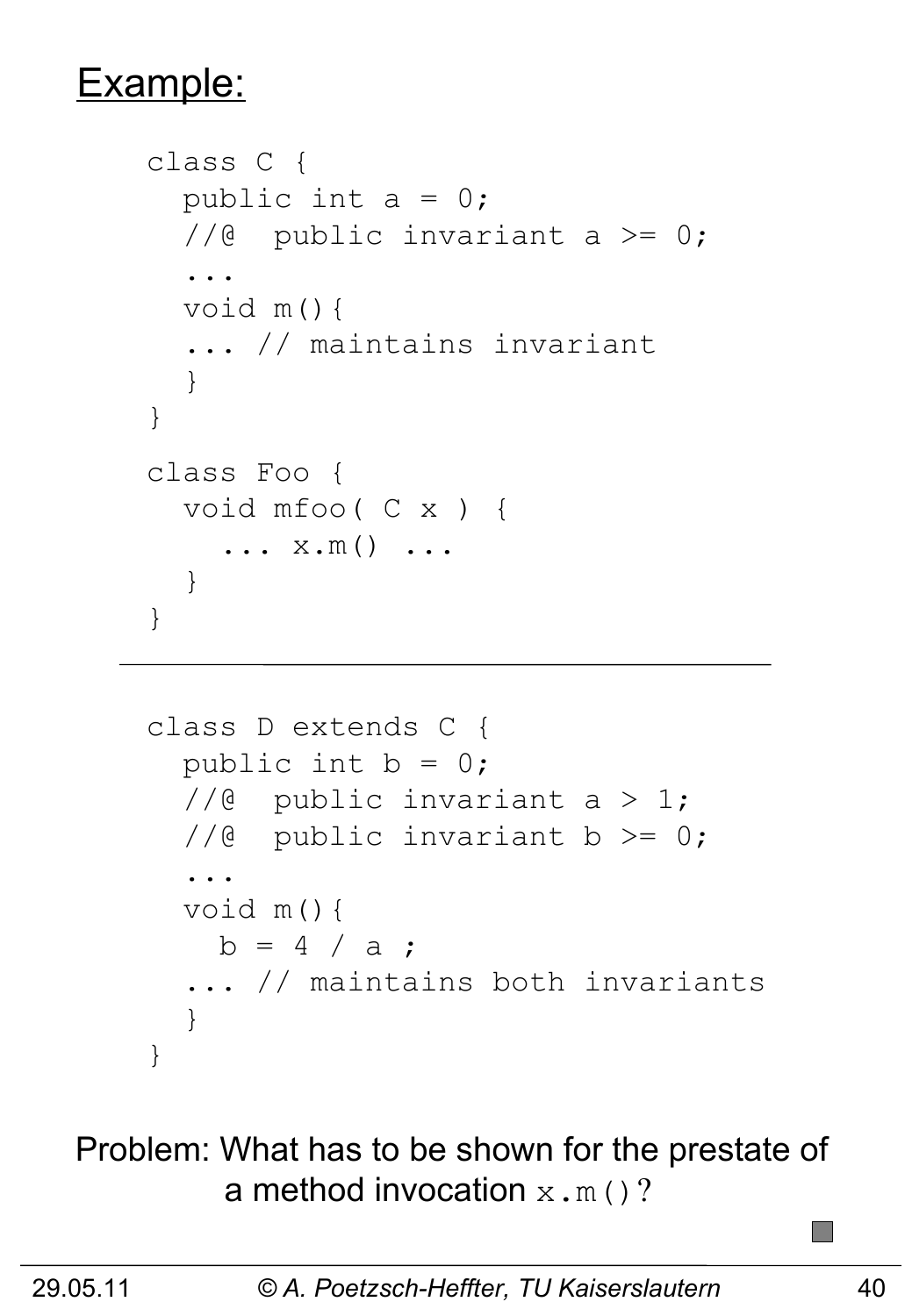Classical solution:

- Make sure that invariants can only be broken by methods of the object. Thus:
	- if they are established in the post-state of each call of a constructor and method of the class,
	- then they hold in the pre-state of each call.
- Solution has problems with recursion.

Other solutions:

- Specify the invariants based on abstractions
- Allow the programmer to define where invariants should hold and reflect this in the meaning of invariants (solution of Spec#)
- Use a more sophisticated meaning of invariants

### **Treatment of frame properties**

The specification of frame properties has to cope with two problems:

- Information hiding: not all assignable variables can be named in the specification.
- Extended state: The supertype specification cannot capture the state of additional attributes in subtypes.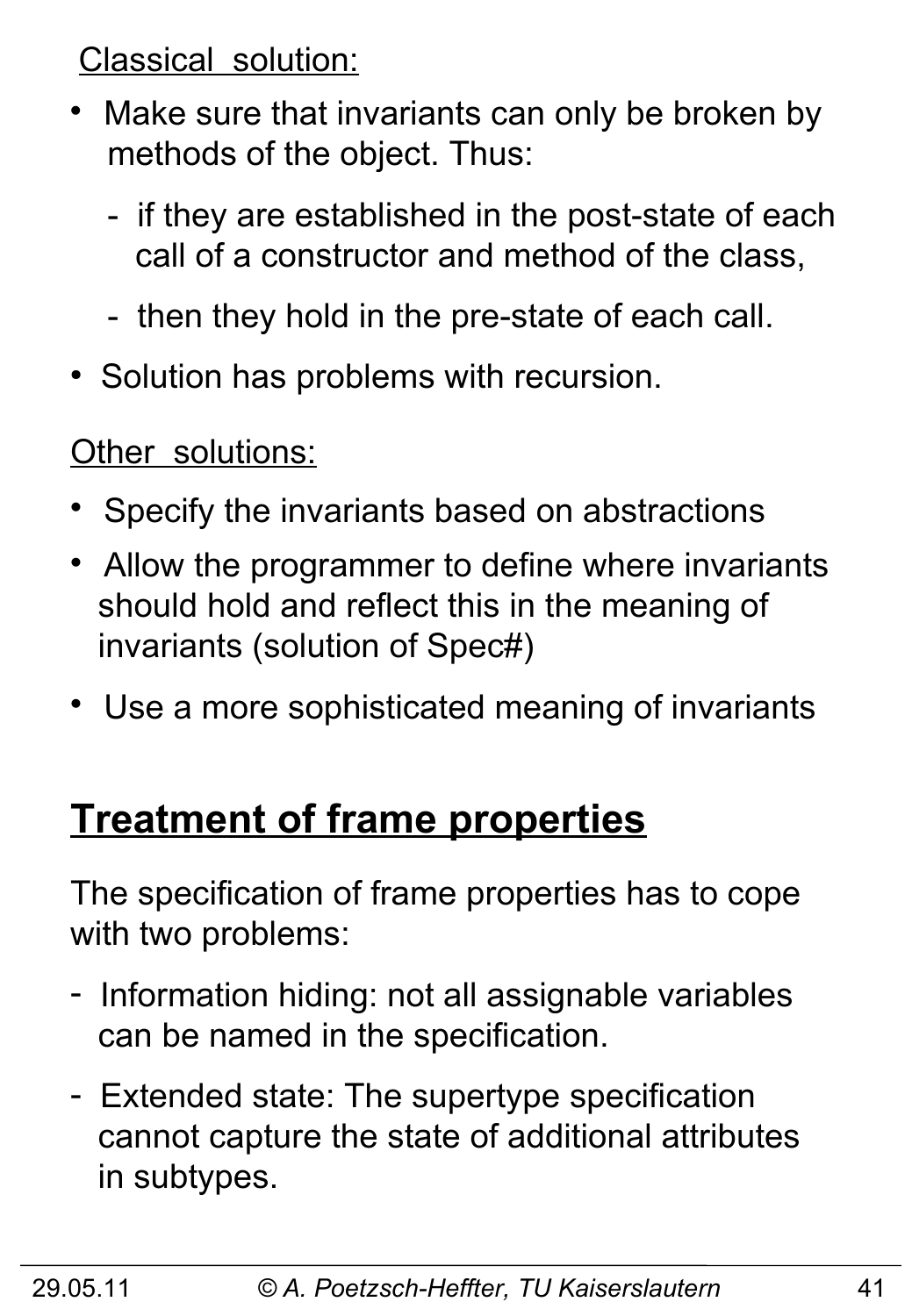#### Example:

```
class C { 
  public int a = 0;
  private int b = 0;
  public static int c = 123;
   ...
   /*@ public normal_behavior
     @ assignable a;
    \theta \star /public void m() { a++; b++ }
}
class Foo { 
   void mfoo( C x ) {
    \ldots x.m() \ldots }
}
```

```
class D extends C { 
  public int d = 0;
   ...
   public void m(){ 
     super.m();
    d = 87;C.c = 4; ...
   }
}
```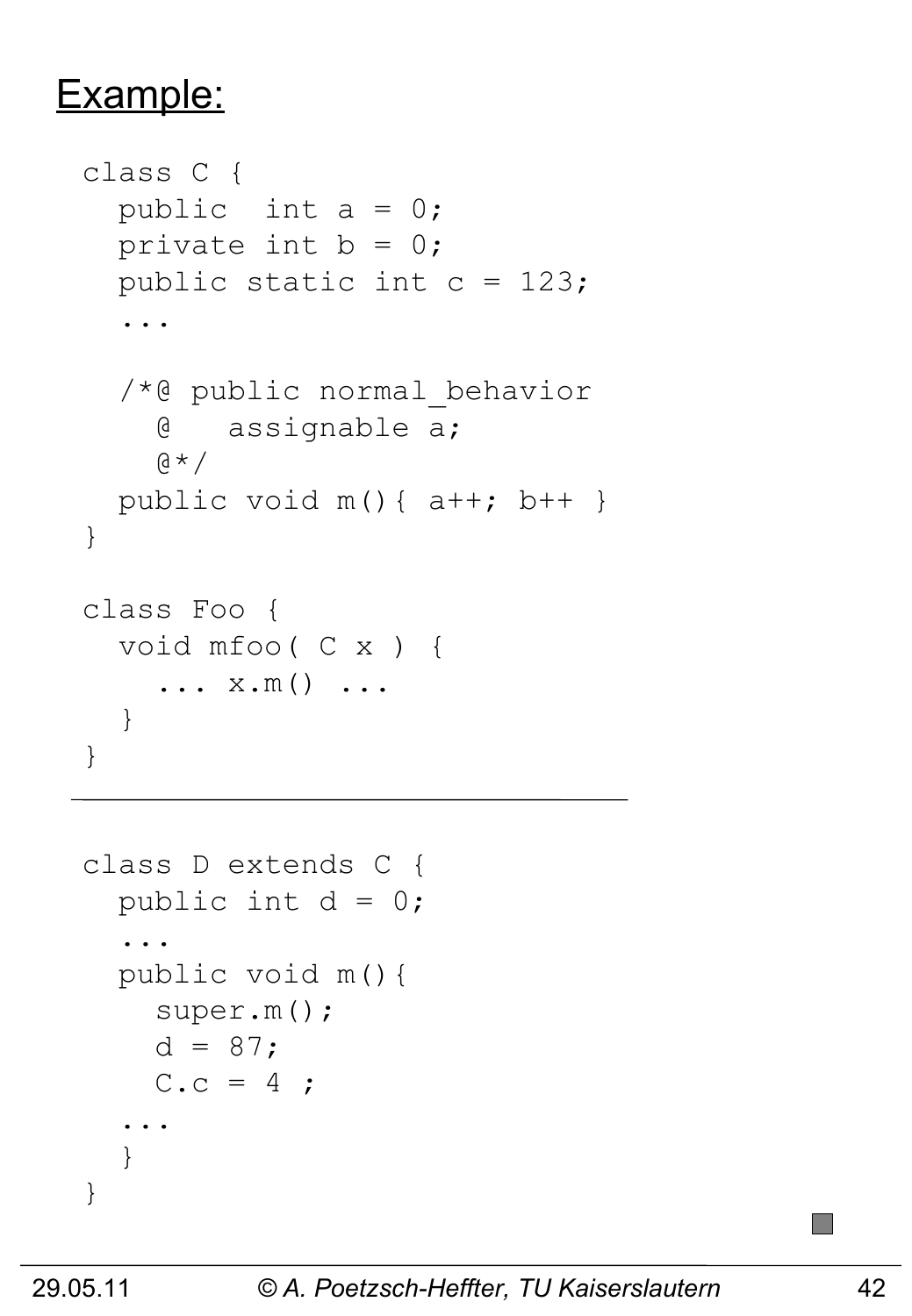Possible solution:

- $\rightarrow$  Use abstract attributes/variables, depends- and representation clauses.
- $\rightarrow$  Information hiding: Abstract attributes can depend on non-accessible attributes.
- $\rightarrow$  Extended state: Depends relation can be extended in subtypes.

(Example is given in the following subsection)

# **Using the techniques together**

Specification techniques for OO-programs have two goals:

- Specification of properties by annotating programs.
- Complete specification of types as basis for behavioral subtyping.

We illustrate this by a larger example.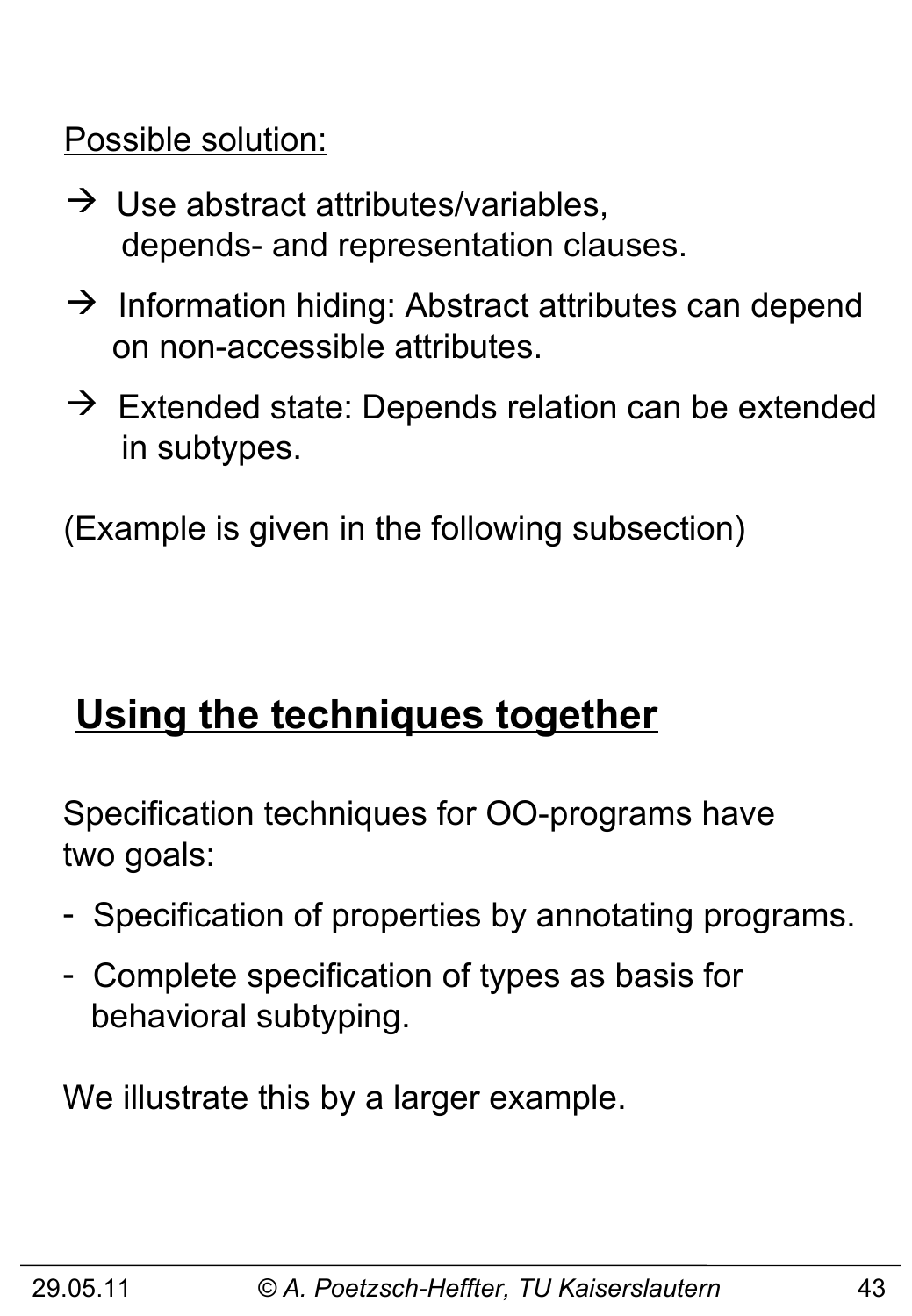### Example:

The following example is a Java-version of the central example given in:

K. R. M. Leino, G. Nelson: Data abstraction and information hiding, Transactions on Programming Languages and Systems 24(5): 491-553 (2002).



The example demonstrates:

- state extensions
- behavioral subtyping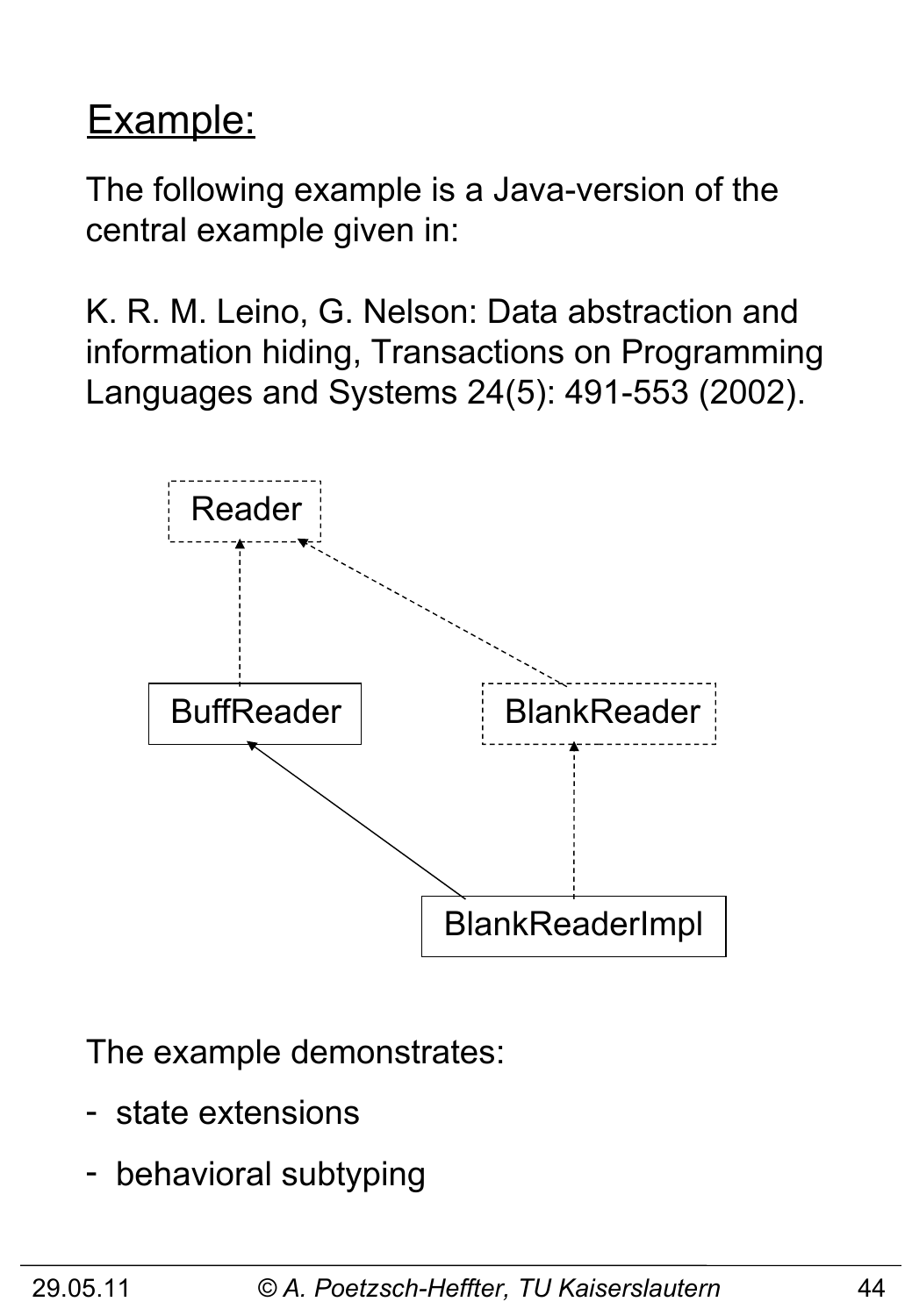```
public interface Reader {
  //@ public model instance boolean valid;
  //@ public model instance Object state;
   /*@ public normal_behavior
     @ requires valid;
     @ assignable state;
    \theta ensures -1 <= \result
     @ && \result < 65535 ;
    \alpha \star / public int getChar();
   /*@ public normal_behavior
     @ requires valid;
     @ assignable valid, state;
    \alpha \star / public void close();
}
```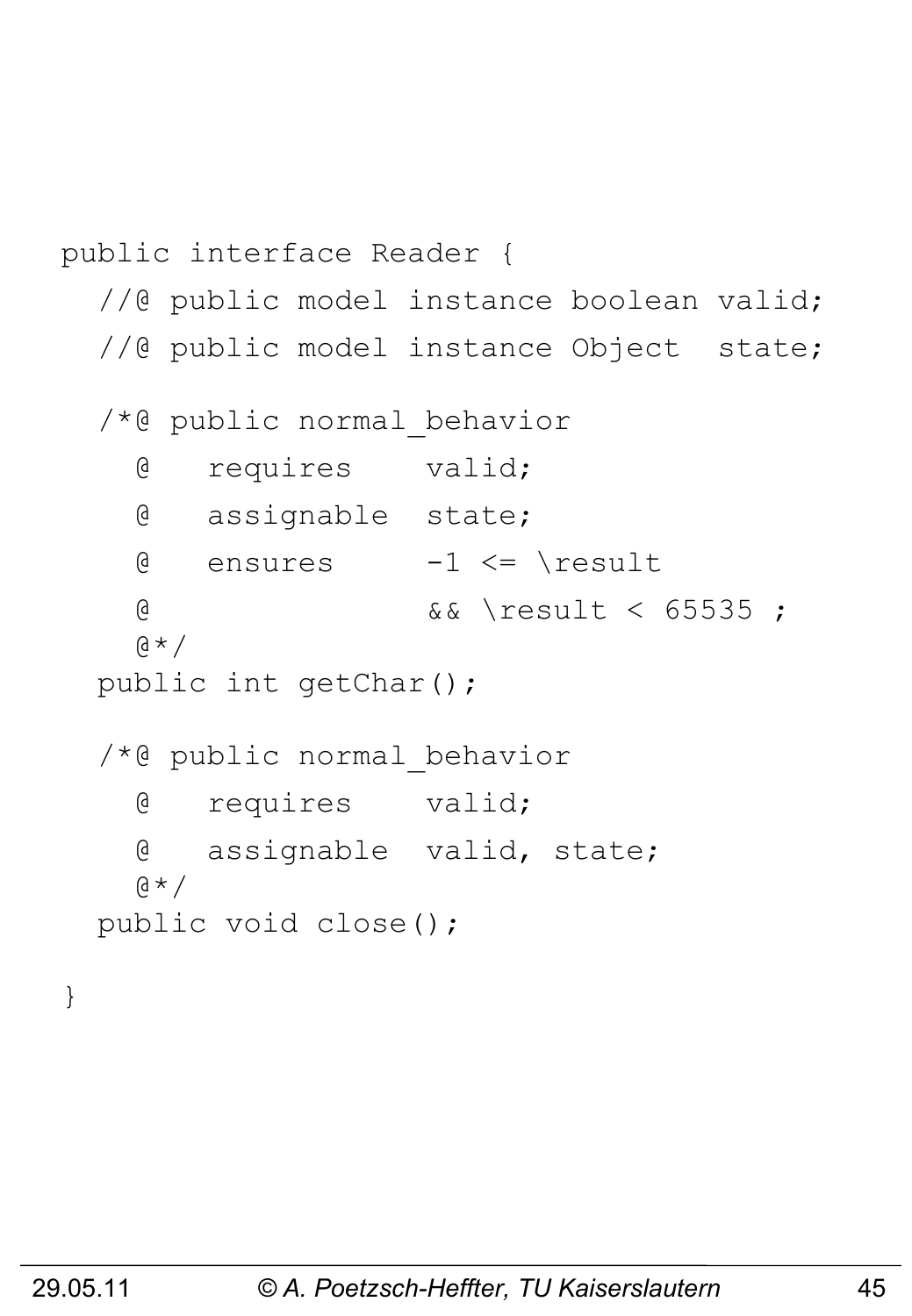```
public abstract 
class BuffReader implements Reader {
 protected /*@ spec public @*/ int lo, cur, hi;
protected /*@ spec_public @*/ char[] buff;
 //@ public model boolean svalid;
 /*@ public represents valid <-
   \alpha this != null \alpha \alpha @ 0 <= lo && lo <= cur && cur <= hi &&
    @ buff != null && hi-lo <= buff.length &&
    @ svalid ;
    @*/
 public int getChar() {
   if( cur == hi) refill();
   if( cur == hi) return -1;
    cur++;
    return buff[cur-lo-1];
 }
 /*@ public normal_behavior
    @ requires valid;
    @ assignable state;
   \theta ensures cur == \old(cur) ;
   \mathfrak{g} \star /public abstract void refill();
 //@ depends valid <- lo,cur,hi, buff, svalid;
 //@ depends state \langle -\right] lo, cur, hi, buff, buff[*];
 //@ depends svalid <-lo, hi, buff;
}
```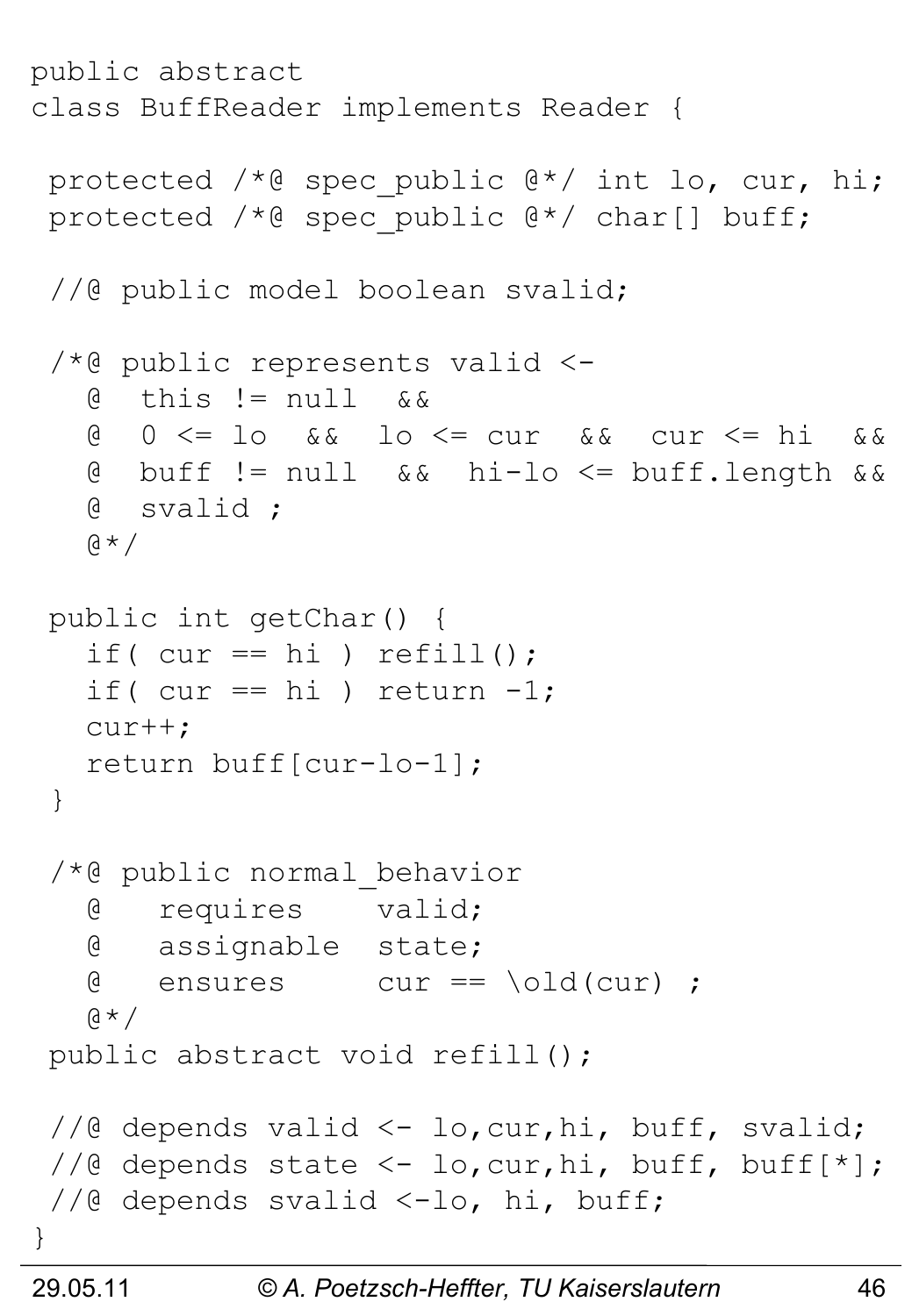public interface BlankReader extends Reader {

```
 /*@ public normal_behavior
  \theta requires 0 \le n;
   @ assignable valid, state;
  \theta ensures valid \& \result == this ;
  \mathfrak{g} \star / public BlankReader init( int n );
```
A non-trivial application of BlankReader and BlankReaderImpl (s. next slide):

```
public class ReaderTest {
   public static void main( String[] args ) {
    BlankReader br = new BlankReaderImpl();
     br.init(1000000);
    int count = 0;
     int chr;
     do {
      chr = br.getChar();
      count++;
    \} while( chr != -1 );
     br.close();
     System.out.println(count);
   } 
}
```
}